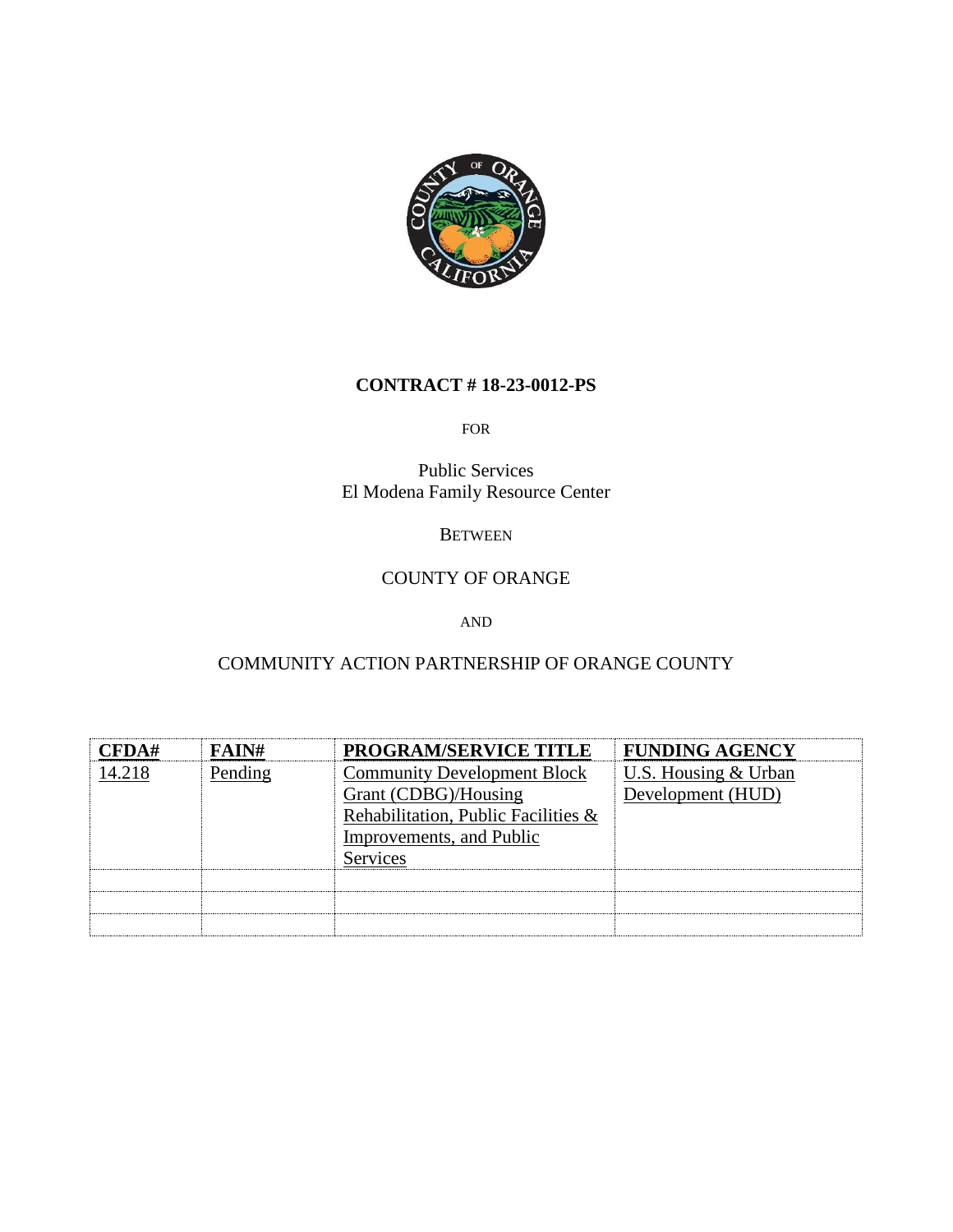# Table of Contents

| A.              |  |
|-----------------|--|
| <b>B.</b>       |  |
| $\mathcal{C}$ . |  |
| D.              |  |
| E.              |  |
| F.              |  |
| G.              |  |
| H.              |  |
| $\mathbf{I}$ .  |  |
| J.              |  |
| K.              |  |
| L.              |  |
| M.              |  |
| N.              |  |
| O.              |  |
| P.              |  |
| Q.              |  |
| R.              |  |
| S.              |  |
| T.              |  |
| U.              |  |
| V.              |  |
| W.              |  |
| X.              |  |
| Y.              |  |
| Z.              |  |
| AA.             |  |
| BB.             |  |
| CC.             |  |
|                 |  |
| 1.              |  |
| 2.              |  |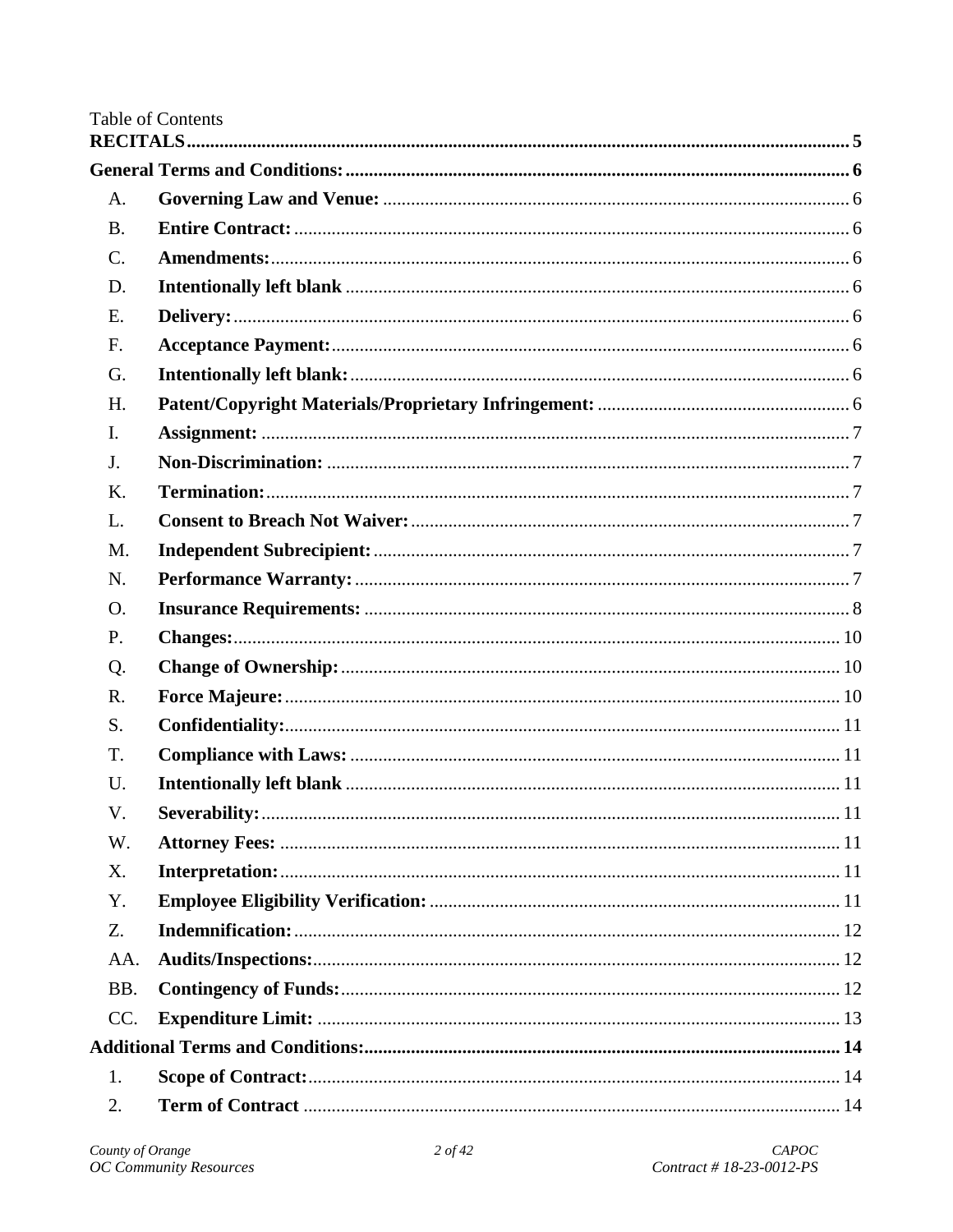| 3.               |                                            |                                  |
|------------------|--------------------------------------------|----------------------------------|
| 4.               |                                            |                                  |
| 5.               |                                            |                                  |
| 6.               |                                            |                                  |
| 7.               |                                            |                                  |
| 8.               |                                            |                                  |
| 9.               |                                            |                                  |
| 10.              |                                            |                                  |
| 11.              |                                            |                                  |
| 12.              |                                            |                                  |
| 13.              |                                            |                                  |
| 14.              |                                            |                                  |
| 15.              |                                            |                                  |
| 16.              |                                            |                                  |
| 17.              |                                            |                                  |
| 18.              |                                            |                                  |
| 19.              |                                            |                                  |
| 20.              |                                            |                                  |
| 21.              |                                            |                                  |
| 22.              |                                            |                                  |
| 23.              |                                            |                                  |
| 24.              |                                            |                                  |
| 25.              |                                            |                                  |
| 26.              |                                            |                                  |
| 27.              |                                            |                                  |
| 28.              |                                            |                                  |
| 29.              |                                            |                                  |
| 30.              |                                            |                                  |
| 31.              |                                            |                                  |
| 32.              |                                            |                                  |
| 33.              |                                            |                                  |
| 34.              |                                            |                                  |
|                  |                                            |                                  |
|                  |                                            |                                  |
|                  |                                            |                                  |
|                  |                                            |                                  |
| County of Orange | $3$ of 42<br><b>OC Community Resources</b> | CAPOC<br>Contract #18-23-0012-PS |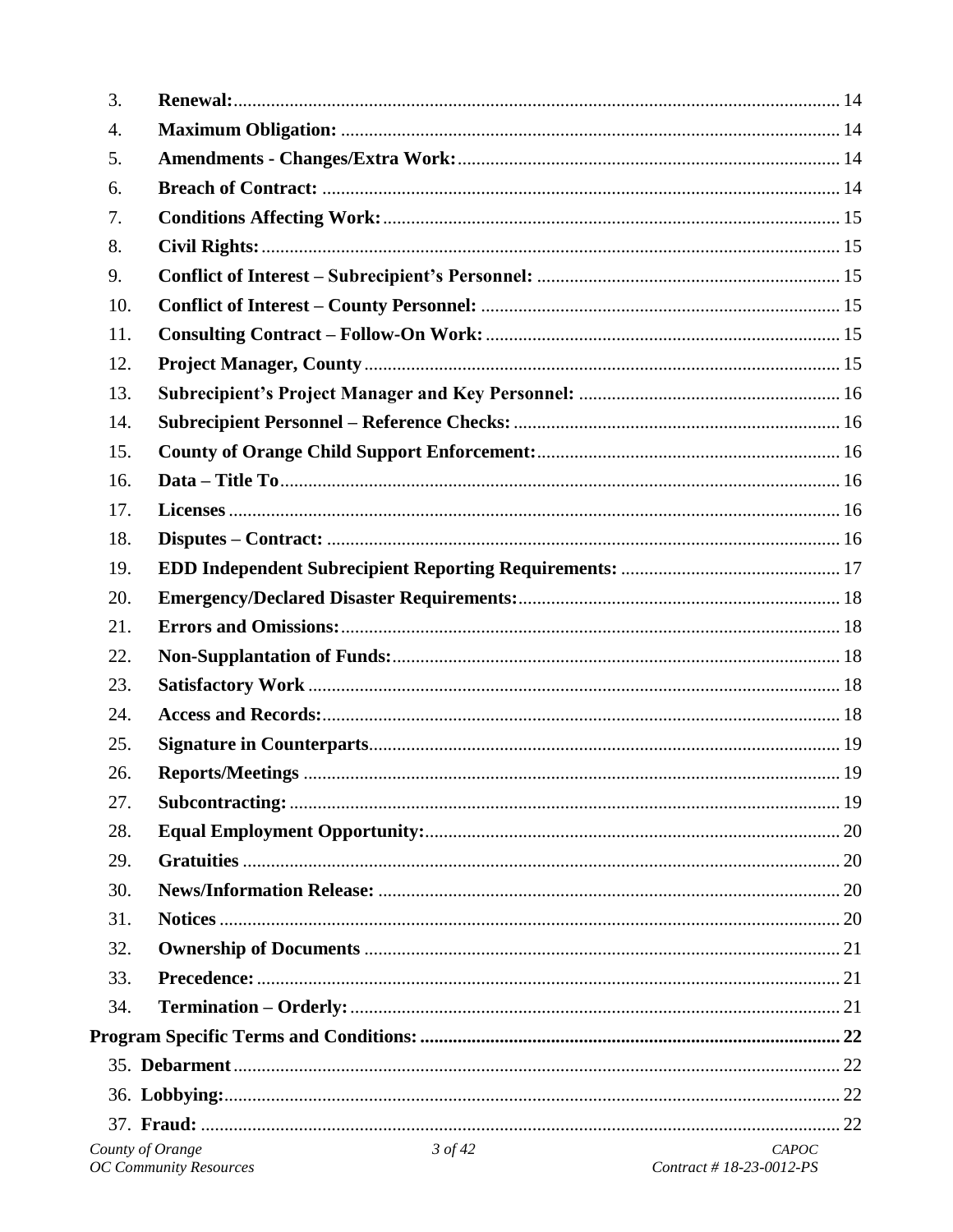# **ATTACHMENTS**

Attachment A - Scope of Services Attachment B - Payment/Compensation Attachment C - Budget Schedule Attachment D - Staffing Plan

# **EXHIBITS**

Exhibit 1 – OC Community Resources Contract Reimbursement Policy

Exhibit 2 – Drug Free Workplace Certification

Exhibit 3 – Disclosure of Lobbying Activities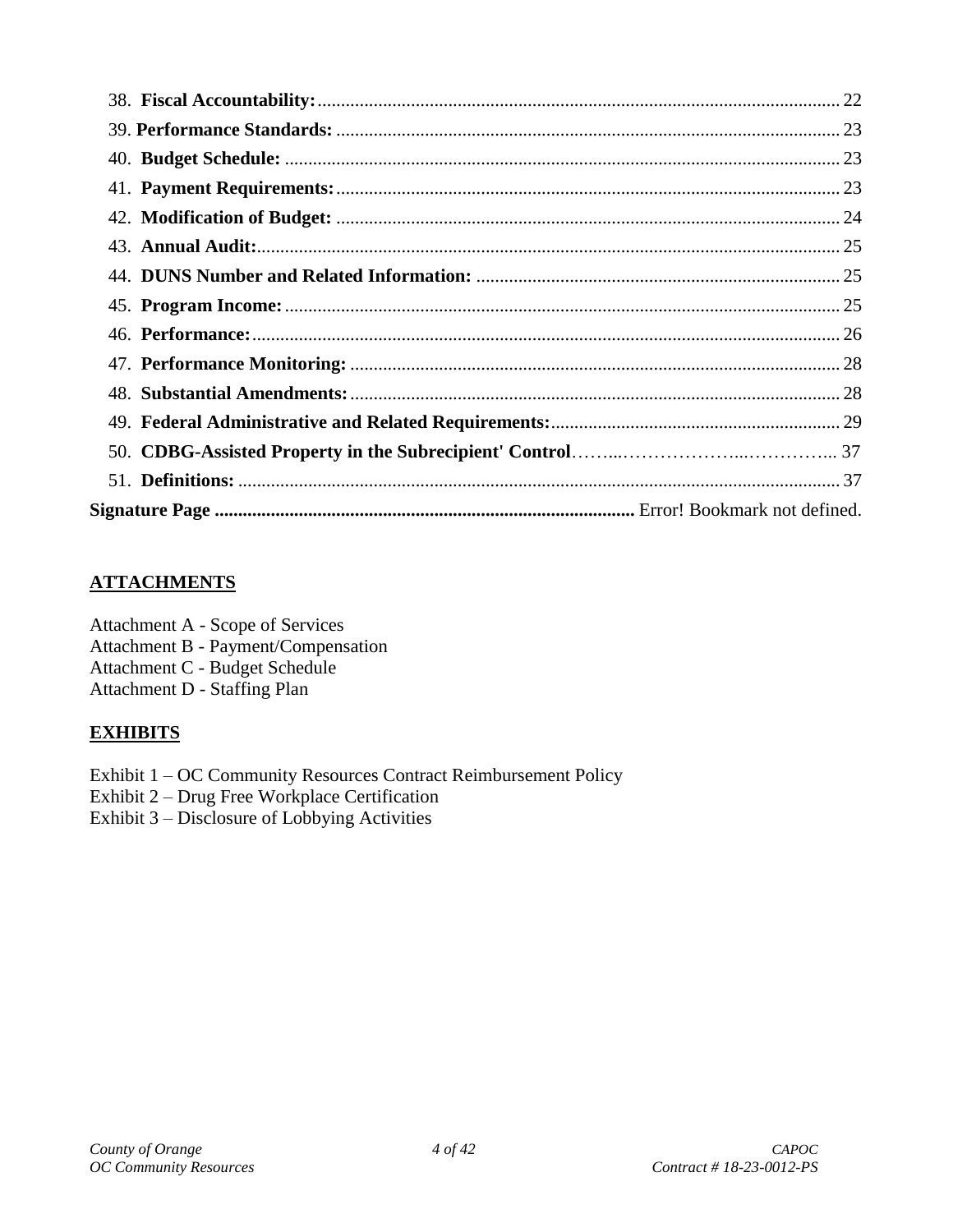#### Contract # 18-23-0012-PS with COMMUNITY ACTION PARTNERSHIP OF ORANGE COUNTY for Public Services

This Contract # 18-23-0012-PS for Public Services (hereinafter referred to as "Contract") is made and entered into as of the date fully executed by and between the County of Orange, a political subdivision of the State of California; hereinafter referred to as "County" and Community Action Partnership of Orange County (CAPOC), DUNS 03972935, a Non-profit Corporation in the State of California , with a place of business at 11870 Monarch Street, Garden Grove, CA 92841-3902, (hereinafter referred to as "Subrecipient"), with a County and Subrecipient sometimes referred to as "Party" or collectively as "Parties."

## **ATTACHMENTS**

This Contract is comprised of this documents and the following Attachments, which are attached hereto and incorporated by reference into this Contract:

> Attachment A – Scope of Services Attachment B – Payment/Compensation Attachment C – Budget Schedule Attachment D – Staffing Plan

## **RECITALS**

<span id="page-4-0"></span>**WHEREAS**, Subrecipient and County are entering into this Contract for Public Services under a cost reimbursement Contract; and

**WHEREAS**, County solicited Contract for Public Services as set forth herein, and Subrecipient represented that it is qualified to provide Public Services as further set forth here; and

**WHEREAS**, Subrecipient agrees to provide Public Services as further set forth in the Scope of Services, attached hereto as Attachment A; and

**WHEREAS**, County agrees to pay Subrecipient based on services/activities set forth in Payment/Compensation, attached hereto as Attachment B; and

**WHEREAS**, Subrecipient agrees to manage allotted funding set forth in the Budget Schedule, attached hereto as Attachment C; and

**WHEREAS**, Subrecipient agrees to provide staff set forth in Staffing Plan, attached hereto as Attachment D; and

**WHEREAS**, the County Board of Supervisors has authorized the OC Community Resources Director or his designee to enter into a Contract for Public Services with the Subrecipient to carry out certain program services and activities for the Fiscal Year 2018-19.

**NOW**, **THEREFORE**, the Parties mutually agree as follows: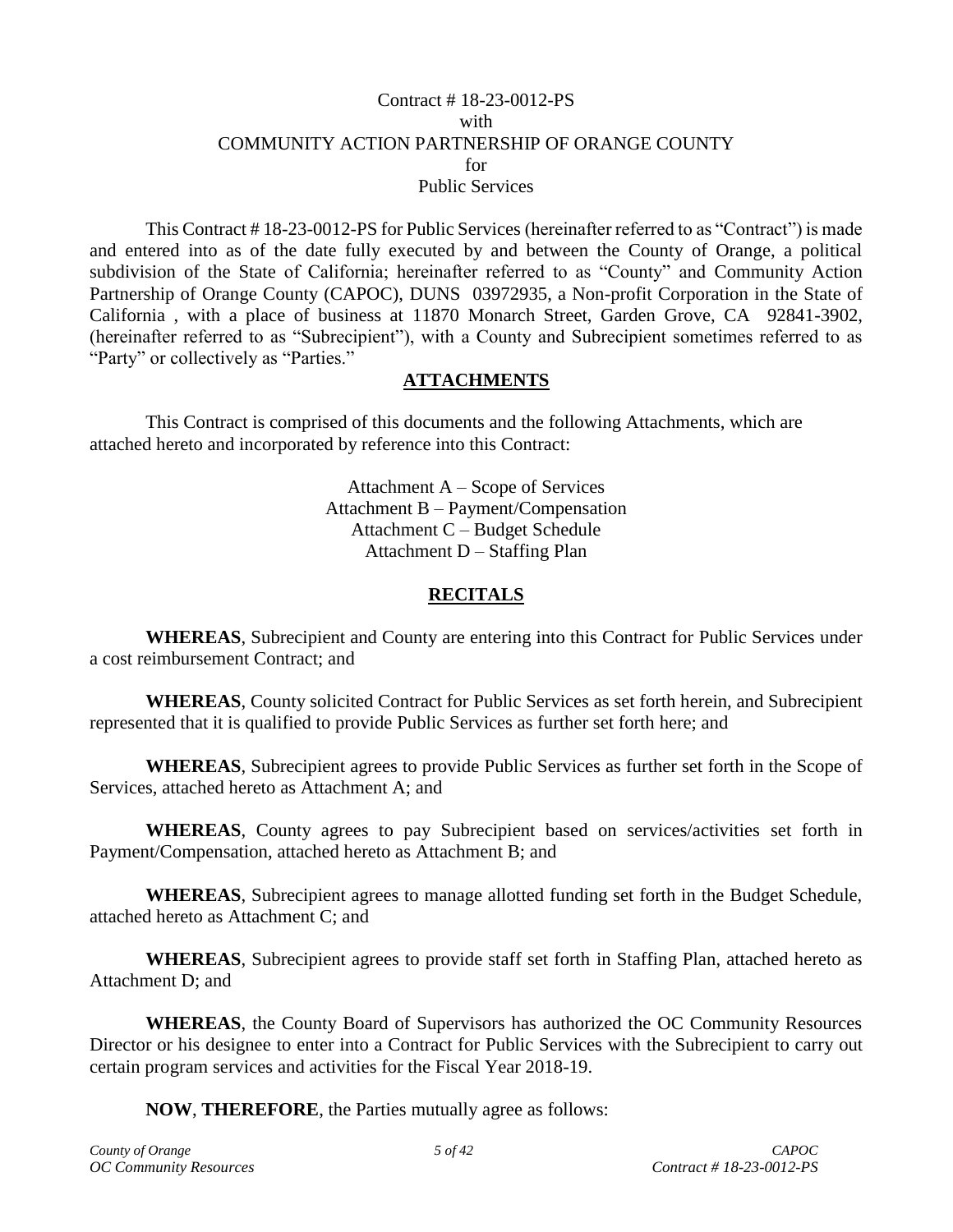## **ARTICLES**

## <span id="page-5-0"></span>**General Terms and Conditions:**

- <span id="page-5-1"></span>A. **Governing Law and Venue:** This Contract has been negotiated and executed in the State of California and shall be governed by and construed under the laws of the State of California. In the event of any legal action to enforce or interpret this Contract, the sole and exclusive venue shall be a court of competent jurisdiction located in Orange County, California, and the parties hereto agree to and do hereby submit to the jurisdiction of such court, notwithstanding Code of Civil Procedure Section 394. Furthermore, the parties specifically agree to waive any and all rights to request that an action be transferred for adjudication to another county.
- <span id="page-5-2"></span>B. **Entire Contract:** This Contract contains the entire Contract between the parties with respect to the matters herein, and there are no restrictions, promises, warranties or undertakings other than those set forth herein or referred to herein. No exceptions, alternatives, substitutes or revisions are valid or binding on County unless authorized by County in writing. Electronic acceptance of any additional terms, conditions or supplemental Contracts by any County employee or agent, including but not limited to installers of software, shall not be valid or binding on County unless accepted in writing by County's Contract Administrator.
- <span id="page-5-3"></span>C. **Amendments:** No alteration or variation of the terms of this Contract shall be valid unless made in writing and signed by the parties; no oral understanding or agreement not incorporated herein shall be binding on either of the parties; and no exceptions, alternatives, substitutes or revisions are valid or binding on County unless authorized by County in writing.

## <span id="page-5-4"></span>D. **Intentionally left blank**

- <span id="page-5-5"></span>E. **Delivery:** Time of delivery of goods or services is of the essence in this Contract. County reserves the right to refuse any goods or services and to cancel all or any part of the goods not conforming to applicable specifications, drawings, samples or descriptions or services that do not conform to the prescribed scope of services. Acceptance of any part of the order for goods shall not bind County to accept future shipments nor deprive it of the right to return goods already accepted at Subrecipient's expense. Over shipments and under shipments of goods shall be only as agreed to in writing by County. Delivery shall not be deemed to be complete until all goods or services have actually been received and accepted in writing by County.
- <span id="page-5-6"></span>F. **Acceptance Payment:** Unless otherwise agreed to in writing by County, 1) acceptance shall not be deemed complete unless in writing and until all the goods/services have actually been received, inspected, and tested to the satisfaction of County, and 2) payment shall be made in arrears after satisfactory acceptance.

# <span id="page-5-7"></span>G. **Intentionally left blank:**

<span id="page-5-8"></span>H. **Patent/Copyright Materials/Proprietary Infringement:** Unless otherwise expressly provided in this Contract, Subrecipient shall be solely responsible for clearing the right to use any patented or copyrighted materials in the performance of this Contract. Subrecipient warrants that any software as modified through services provided hereunder will not infringe upon or violate any patent, proprietary right, or trade secret right of any third party. Subrecipient agrees that, in accordance with the more specific requirement contained in paragraph "Z" below, it shall indemnify, defend and hold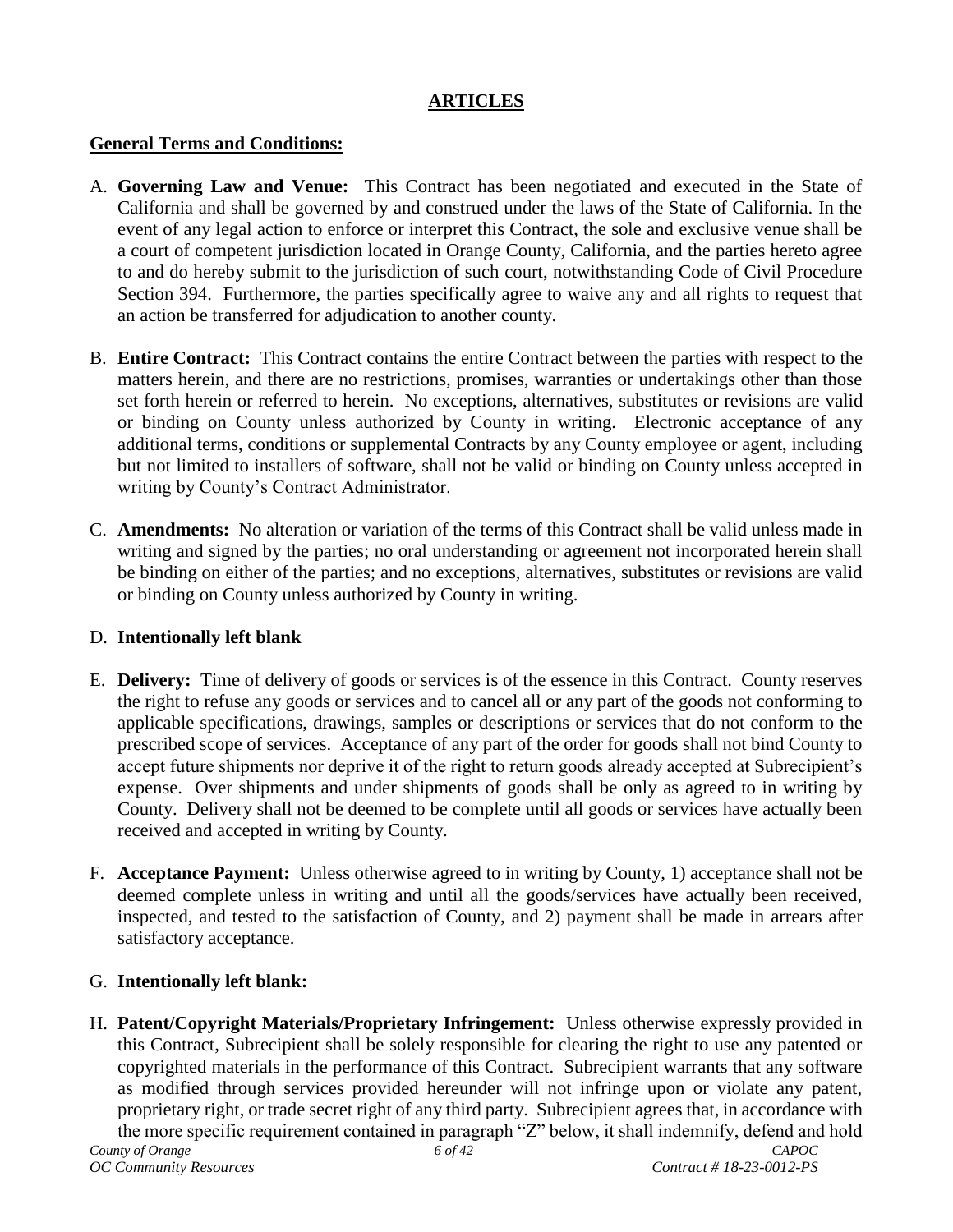County and County Indemnitees harmless from any and all such claims and be responsible for payment of all costs, damages, penalties and expenses related to or arising from such claim(s), including, costs and expenses but not including attorney's fees.

- <span id="page-6-0"></span>I. **Assignment:** The terms, covenants, and conditions contained herein shall apply to and bind the heirs, successors, executors, administrators and assigns of the parties. Furthermore, neither the performance of this Contract nor any portion thereof may be assigned by Subrecipient without the express written consent of County. Any attempt by Subrecipient to assign the performance or any portion thereof of this Contract without the express written consent of County shall be invalid and shall constitute a breach of this Contract.
- <span id="page-6-1"></span>J. **Non-Discrimination:** In the performance of this Contract, Subrecipient agrees that it will comply with the requirements of Section 1735 of the California Labor Code and not engage nor permit any subcontractors to engage in discrimination in employment of persons because of the race, religious creed, color, national origin, ancestry, physical disability, mental disability, medical condition, marital status, or sex of such persons. Subrecipient acknowledges that a violation of this provision shall subject Subrecipient to penalties pursuant to Section 1741 of the California Labor Code.
- <span id="page-6-2"></span>K. **Termination:** In addition to any other remedies or rights it may have by law, County has the right to immediately terminate this Contract without penalty for cause or after 30 days' written notice without cause, unless otherwise specified. Cause shall be defined as any material breach of contract, any misrepresentation or fraud on the part of the Subrecipient. Exercise by County of its right to terminate the Contract shall relieve County of all further obligation.
- <span id="page-6-3"></span>L. **Consent to Breach Not Waiver:** No term or provision of this Contract shall be deemed waived and no breach excused, unless such waiver or consent shall be in writing and signed by the party claimed to have waived or consented. Any consent by any party to, or waiver of, a breach by the other, whether express or implied, shall not constitute consent to, waiver of, or excuse for any other different or subsequent breach.
- <span id="page-6-4"></span>M. **Independent Subrecipient:** Subrecipient shall be considered an independent contractor and neither Subrecipient, its employees, nor anyone working under Subrecipient shall be considered an agent or an employee of County. Neither Subrecipient, its employees nor anyone working under Subrecipient shall qualify for workers' compensation or other fringe benefits of any kind through County.
- <span id="page-6-5"></span>N. **Performance Warranty:** Subrecipient shall warrant all work under this Contract, taking necessary steps and precautions to perform the work to County's satisfaction. Subrecipient shall be responsible for the professional quality, technical assurance, timely completion and coordination of all documentation and other goods/services furnished by the Subrecipient under this Contract. Subrecipient shall perform all work diligently, carefully, and in a good and workmanlike manner; shall furnish all necessary labor, supervision, machinery, equipment, materials, and supplies, shall at its sole expense obtain and maintain all permits and licenses required by public authorities, including those of County required in its governmental capacity, in connection with performance of the work. If permitted to subcontract, Subrecipient shall be fully responsible for all work performed by subcontractors.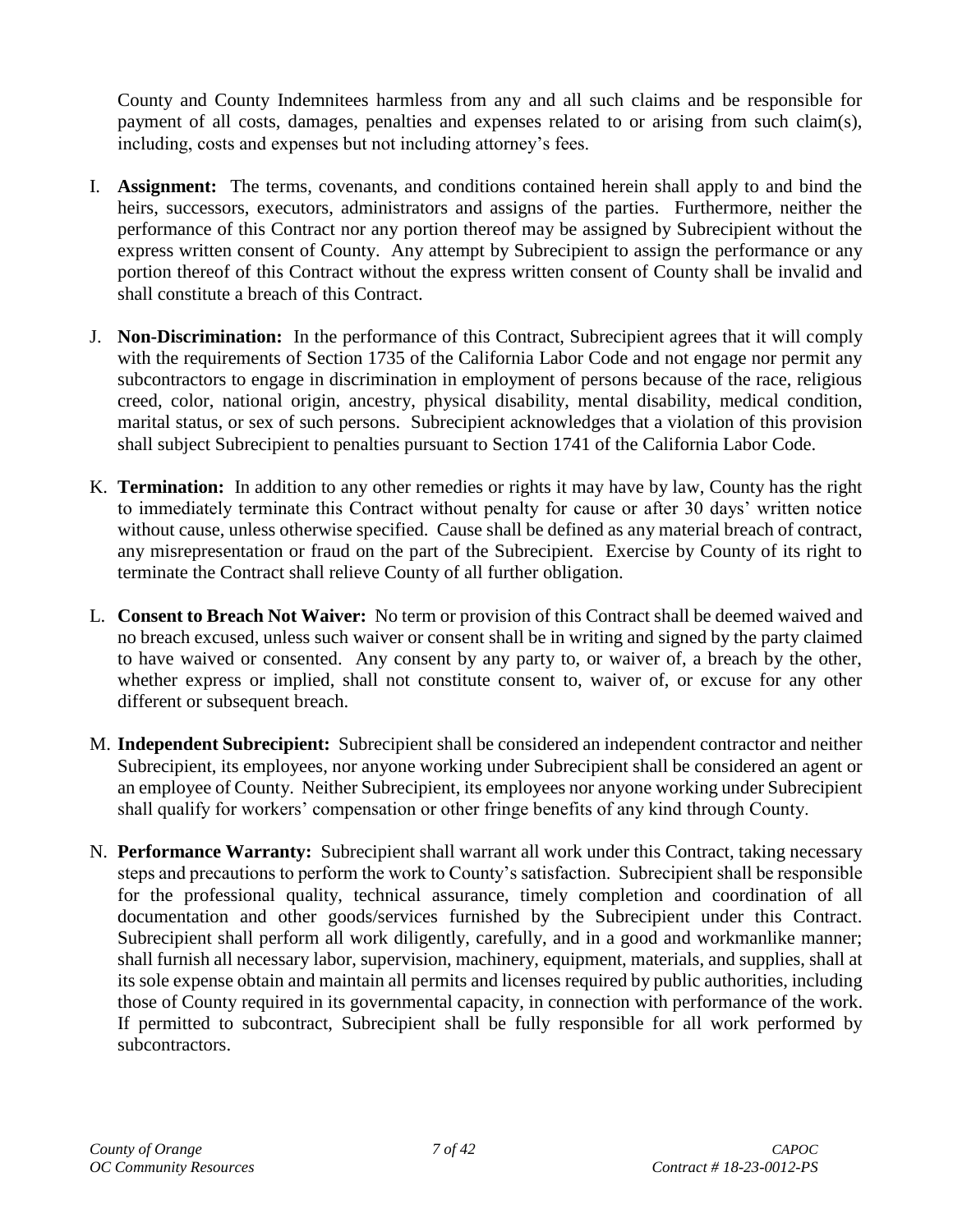## <span id="page-7-0"></span>O. **Insurance Requirements:**

Prior to the provision of services under this Contract, the Subrecipient agrees to purchase all required insurance at Subrecipient's expense, including all endorsements required herein, necessary to satisfy the County that the insurance provisions of this Contract have been complied with. Subrecipient agrees to keep such insurance coverage, Certificates of Insurance, and endorsements on deposit with the County during the entire term of this Contract. In addition, all subcontractors performing work on behalf of Subrecipient pursuant to this Contract shall obtain insurance subject to the same terms and conditions as set forth herein for Subrecipient.

Subrecipient shall ensure that all subcontractors performing work on behalf of Subrecipient pursuant to this Contract shall be covered under Subrecipient's insurance as an Additional Insured or maintain insurance subject to the same terms and conditions as set forth herein for Subrecipient. Subrecipient shall not allow subcontractors to work if subcontractors have less than the level of coverage required by County from Subrecipient under this Contract. It is the obligation of Subrecipient to provide notice of the insurance requirements to every subcontractor and to receive proof of insurance prior to allowing any subcontractor to begin work. Such proof of insurance must be MAINTAINED by Subrecipient through the entirety of this Contract for inspection by County representative(s) at any reasonable time.

All self-insured retentions (SIRs) shall be clearly stated on the Certificate of Insurance. Any selfinsured retention (SIR) in an amount in excess of Fifty Thousand Dollars (\$50,000) shall specifically be approved by the County's Risk Manager, or designee, upon review of Subrecipient's current audited financial report. If Subrecipient's SIR is approved, Subrecipient, in addition to, and without limitation of, any other indemnity provision(s) in this Contract, agrees to all of the following:

- 1) In addition to the duty to indemnify and hold the County harmless against any and all liability, claim, demand or suit resulting from Subrecipient's, its agents, employee's or subcontractor's performance of this Contract, Subrecipient shall defend the County at its sole cost and expense with counsel approved by Board of supervisors against same; and
- 2) Subrecipient's duty to defend, as stated above, shall be absolute and irrespective of any duty to indemnify or hold harmless; and
- 3) The provisions of California Civil Code Section 2860 shall apply to any and all actions to which the duty to defend stated above applies, and the Subrecipient's SIR provision shall be interpreted as though the Subrecipient was an insurer and the County was the insured.

If the Subrecipient fails to maintain insurance acceptable to the County for the full term of this Contract, the County may terminate this Contract.

## **Qualified Insurer**

The policy or policies of insurance must be issued by an insurer with a minimum rating of A- (Secure A.M. Best's Rating) and VIII (Financial Size Category as determined by the most current edition of the Best's Key Rating Guide/Property-Casualty/United States or ambest.com). It is preferred, but not mandatory, that the insurer be licensed to do business in the State of California (California Admitted Carrier).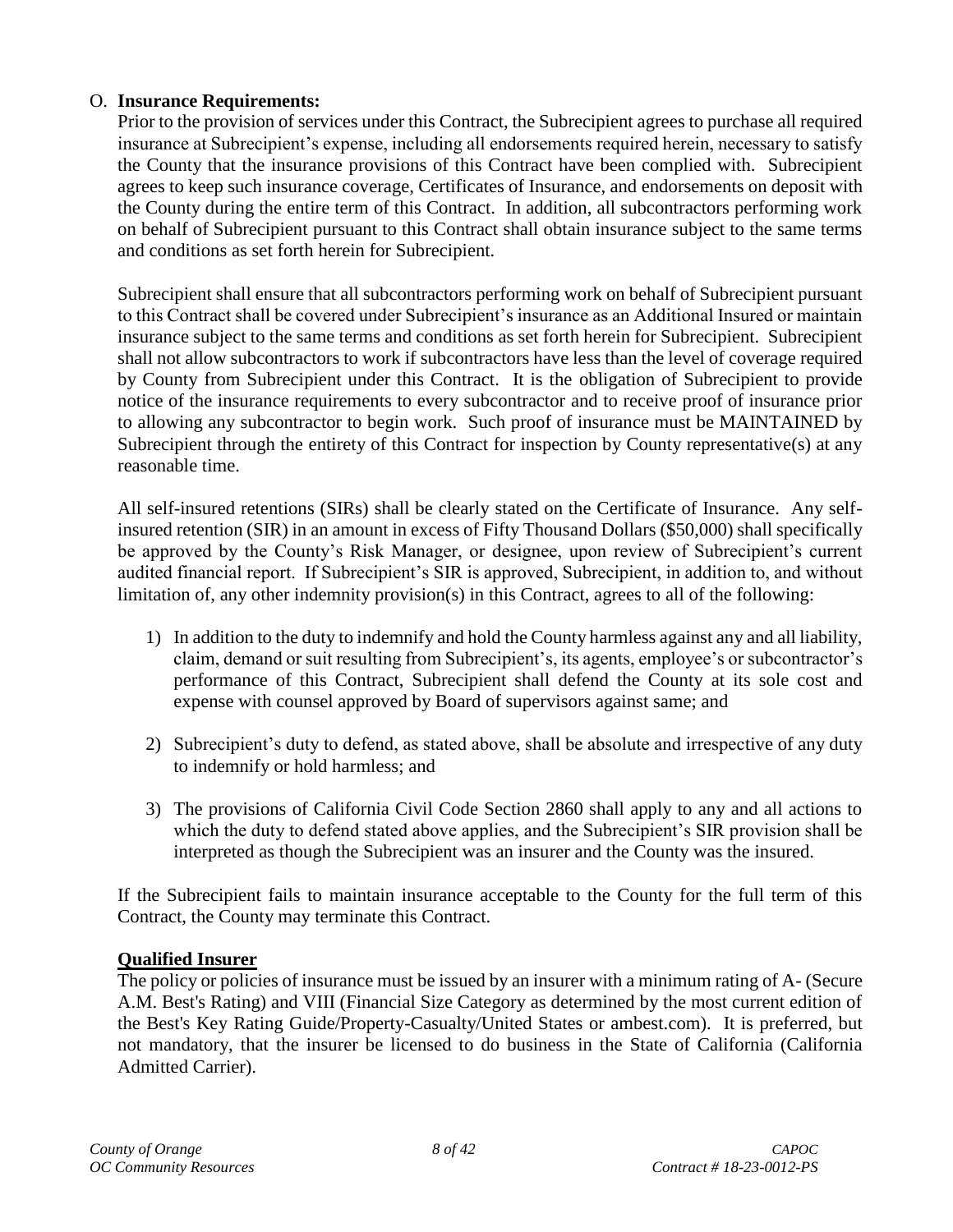If the insurance carrier does not have an A.M. Best Rating of A-/VIII, the CEO/Office of Risk Management retains the right to approve or reject a carrier after a review of the company's performance and financial ratings.

The policy or policies of insurance maintained by the Subrecipient shall provide the minimum limits and coverage as set forth below:

| Coverage                                                                           | <b>Minimum Limits</b>                                |
|------------------------------------------------------------------------------------|------------------------------------------------------|
| <b>Commercial General Liability</b>                                                | $$1,000,000$ per occurrence<br>\$2,000,000 aggregate |
| Automobile Liability including coverage<br>for owned, non-owned and hired vehicles | $$1,000,000$ per occurrence                          |
| <b>Workers Compensation</b>                                                        | Statutory                                            |
| <b>Employers Liability Insurance</b>                                               | $$1,000,000$ per occurrence                          |

## **Required Coverage Forms**

The Commercial General Liability coverage shall be written on Insurance Services Office (ISO) form CG 00 01, or a substitute form providing liability coverage at least as broad.

The Business Auto Liability coverage shall be written on ISO form CA 00 01, CA 00 05, CA 0012, CA 00 20, or a substitute form providing coverage at least as broad.

# **Required Endorsements**

The Commercial General Liability policy shall contain the following endorsements, which shall accompany the Certificate of Insurance:

- 1) An Additional Insured endorsement using ISO form CG 20 26 04 13 or a form at least as broad naming the *County of Orange its elected and appointed officials, officers, agents and employees* as Additional Insureds, or provide blanket coverage, which will state *AS REQUIRED BY WRITTEN Contract.*
- 2) A primary non-contributing endorsement using ISO form CG 20 01 04 13, or a form at least as broad evidencing that the Subrecipient's insurance is primary and any insurance or self-insurance maintained by the County of Orange shall be excess and noncontributing.

The Workers' Compensation policy shall contain a waiver of subrogation endorsement waiving all rights of subrogation against the *County of Orange, its elected and appointed officials, officers, agents and employees* or provide blanket coverage, which will state *AS REQUIRED BY WRITTEN Contract*.

All insurance policies required by this Contract shall waive all rights of subrogation against the County of Orange, its elected and appointed officials, officers, agents and employees when acting within the scope of their appointment or employment.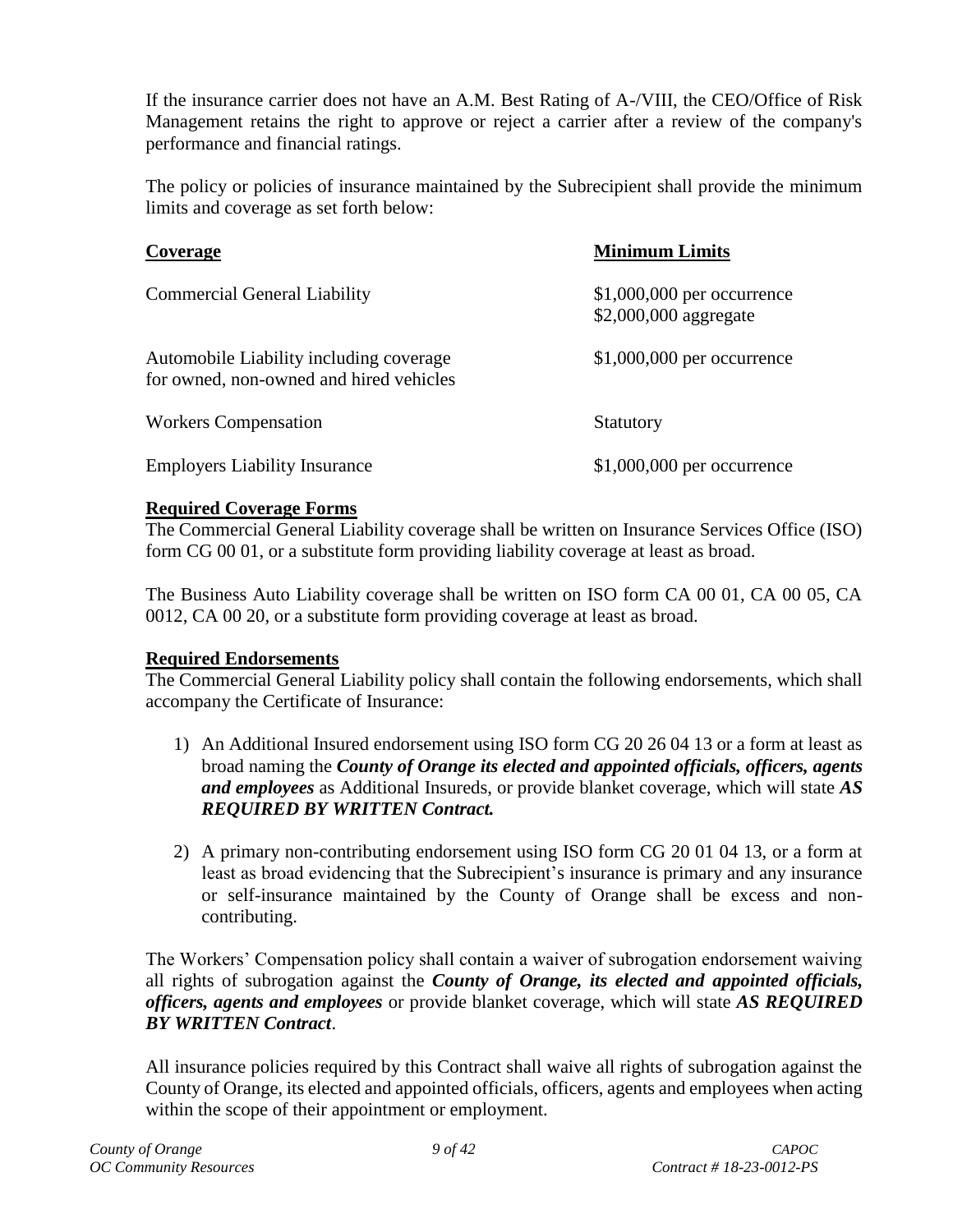Subrecipient shall notify County in writing within thirty (30) days of any policy cancellation and ten (10) days for non-payment of premium and provide a copy of the cancellation notice to County. Failure to provide written notice of cancellation may constitute a material breach of the Contract, upon which the County may suspend or terminate this Contract.

The Commercial General Liability policy shall contain a severability of interest's clause also known as a "separation of insureds" clause (standard in the ISO CG 0001 policy).

Insurance certificates should be forwarded to the agency/department address listed on the solicitation.

If the Subrecipient fails to provide the insurance certificates and endorsements within seven (7) days of notification by the Contract Administrator, award may be made to the next qualified vendor.

County expressly retains the right to require Subrecipient to increase or decrease insurance of any of the above insurance types throughout the term of this Contract. Any increase or decrease in insurance will be as deemed by County of Orange Risk Manager as appropriate to adequately protect County.

County shall notify Subrecipient in writing of changes in the insurance requirements. If Subrecipient does not deposit copies of acceptable Certificates of Insurance and endorsements with County incorporating such changes within thirty (30) days of receipt of such notice, this Contract may be in breach without further notice to Subrecipient, and County shall be entitled to all legal remedies.

The procuring of such required policy or policies of insurance shall not be construed to limit Subrecipient's liability hereunder nor to fulfill the indemnification provisions and requirements of this Contract, nor act in any way to reduce the policy coverage and limits available from the insurer.

- <span id="page-9-0"></span>P. **Changes:** Subrecipient shall make no changes in the work or perform any additional work without the County's specific written approval.
- <span id="page-9-1"></span>Q. **Change of Ownership:** Subrecipient agrees that if there is a change or transfer in ownership of Subrecipient's business prior to completion of this Contract, and the County agrees to an assignment of the Contract, the new owners shall be required under terms of sale or other transfer to assume Subrecipient's duties and obligations contained in this Contract and complete them to the satisfaction of the County.

County reserves the right to immediately terminate the Contract in the event the County determines that the assignee is not qualified or is otherwise unacceptable to the County for the provision of services under the Contract.

<span id="page-9-2"></span>R. **Force Majeure:** Subrecipient shall not be assessed with liquidated damages or unsatisfactory performance penalties during any delay beyond the time named for the performance of this Contract caused by any act of God, war, civil disorder, employment strike or other cause beyond its reasonable control, provided Subrecipient gives written notice of the cause of the delay to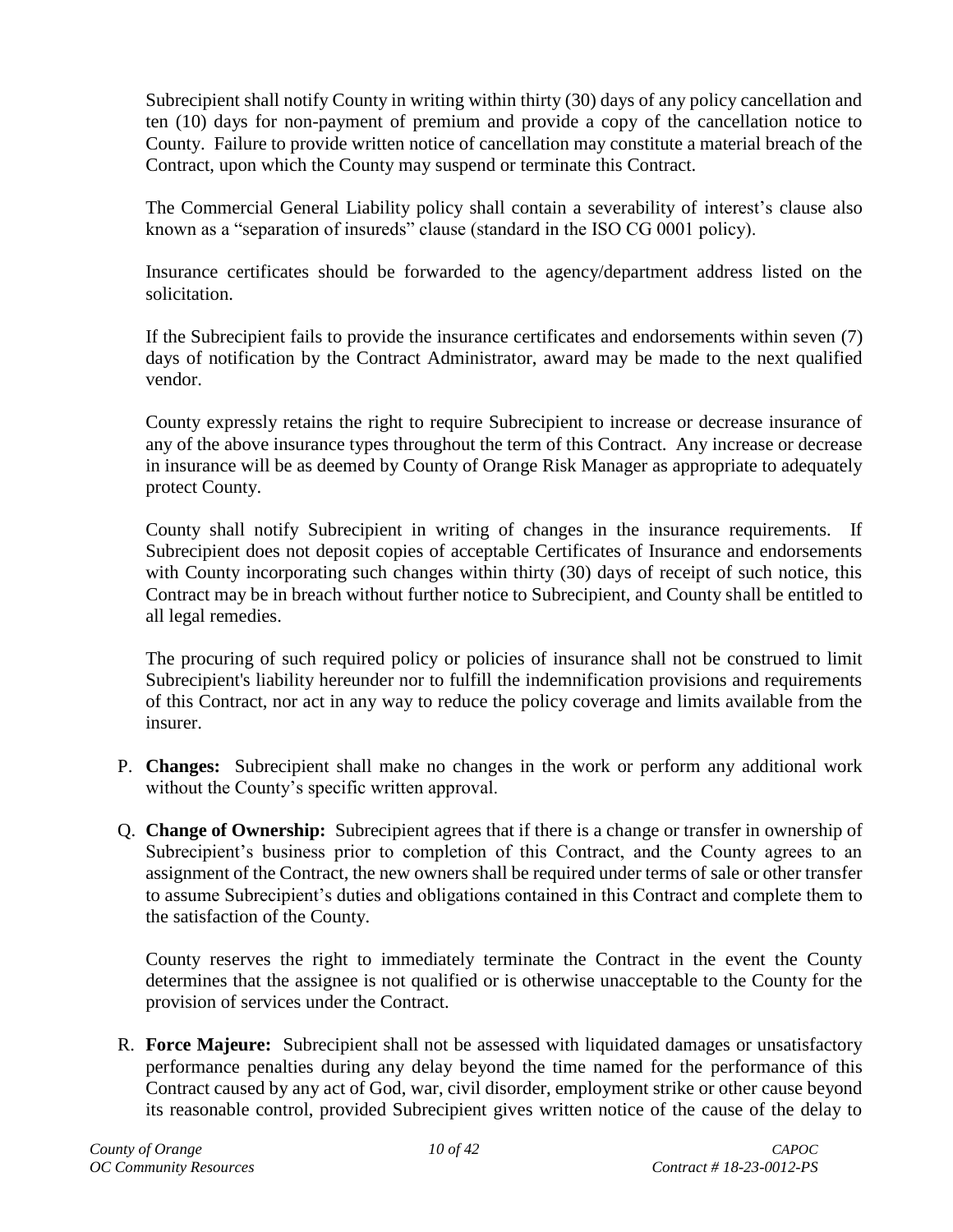County within 36 hours of the start of the delay and Subrecipient avails himself of any available remedies.

- <span id="page-10-0"></span>S. **Confidentiality:** Subrecipient agrees to maintain the confidentiality of all County and Countyrelated records and information pursuant to all statutory laws relating to privacy and confidentiality that currently exist or exist at any time during the term of this Contract. All such records and information shall be considered confidential and kept confidential by Subrecipient and Subrecipient's staff, agents and employees.
- <span id="page-10-1"></span>T. **Compliance with Laws:** Subrecipient represents and warrants that services to be provided under this Contract shall fully comply, at Subrecipient's expense, with all standards, laws, statutes, restrictions, ordinances, requirements, and regulations (collectively "laws"), including, but not limited to those issued by County in its governmental capacity and all other laws applicable to the services at the time services are provided to and accepted by County. Subrecipient acknowledges that County is relying on Subrecipient to ensure such compliance, and pursuant to the requirements of paragraph "Z" below, Subrecipient agrees that it shall defend, indemnify and hold County and County INDEMNITEEs harmless from all liability, damages, costs and expenses arising from or related to a violation of such laws.

## <span id="page-10-2"></span>U. **Intentionally left blank**

- <span id="page-10-3"></span>V. **Severability:** If any term, covenant, condition or provision of this Contract is held by a court of competent jurisdiction to be invalid, void, or unenforceable, the remainder of the provisions hereof shall remain in full force and effect and shall in no way be affected, impaired or invalidated thereby.
- <span id="page-10-4"></span>W. **Attorney Fees:** In any action or proceeding to enforce or interpret any provision of this Contract, each party shall bear their own attorney's fees, costs and expenses.
- <span id="page-10-5"></span>X. **Interpretation:** This Contract has been negotiated at arm's length and between persons sophisticated and knowledgeable in the matters dealt with in this Contract. In addition, each party had been represented by experienced and knowledgeable independent legal counsel of their own choosing or has knowingly declined to seek such counsel despite being encouraged and given the opportunity to do so. Each party further acknowledges that they have not been influenced to any extent whatsoever in executing this Contract by any other party hereto or by any person representing them, or both. Accordingly, any rule or law (including California Civil Code Section 1654) or legal decision that would require interpretation of any ambiguities in this Contract against the party that has drafted it is not applicable and is waived. The provisions of this Contract shall be interpreted in a reasonable manner to effect the purpose of the parties and this Contract.
- <span id="page-10-6"></span>Y. **Employee Eligibility Verification:** The Subrecipient warrants that it fully complies with all Federal and State statutes and regulations regarding the employment of aliens and others and that all its employees performing work under this Contract meet the citizenship or alien status requirement set forth in Federal statutes and regulations. The Subrecipient shall obtain, from all employees performing work hereunder, all verification and other documentation of employment eligibility status required by Federal or State statutes and regulations including, but not limited to, the Immigration Reform and Control Act of 1986, 8 U.S.C. §1324 et seq., as they currently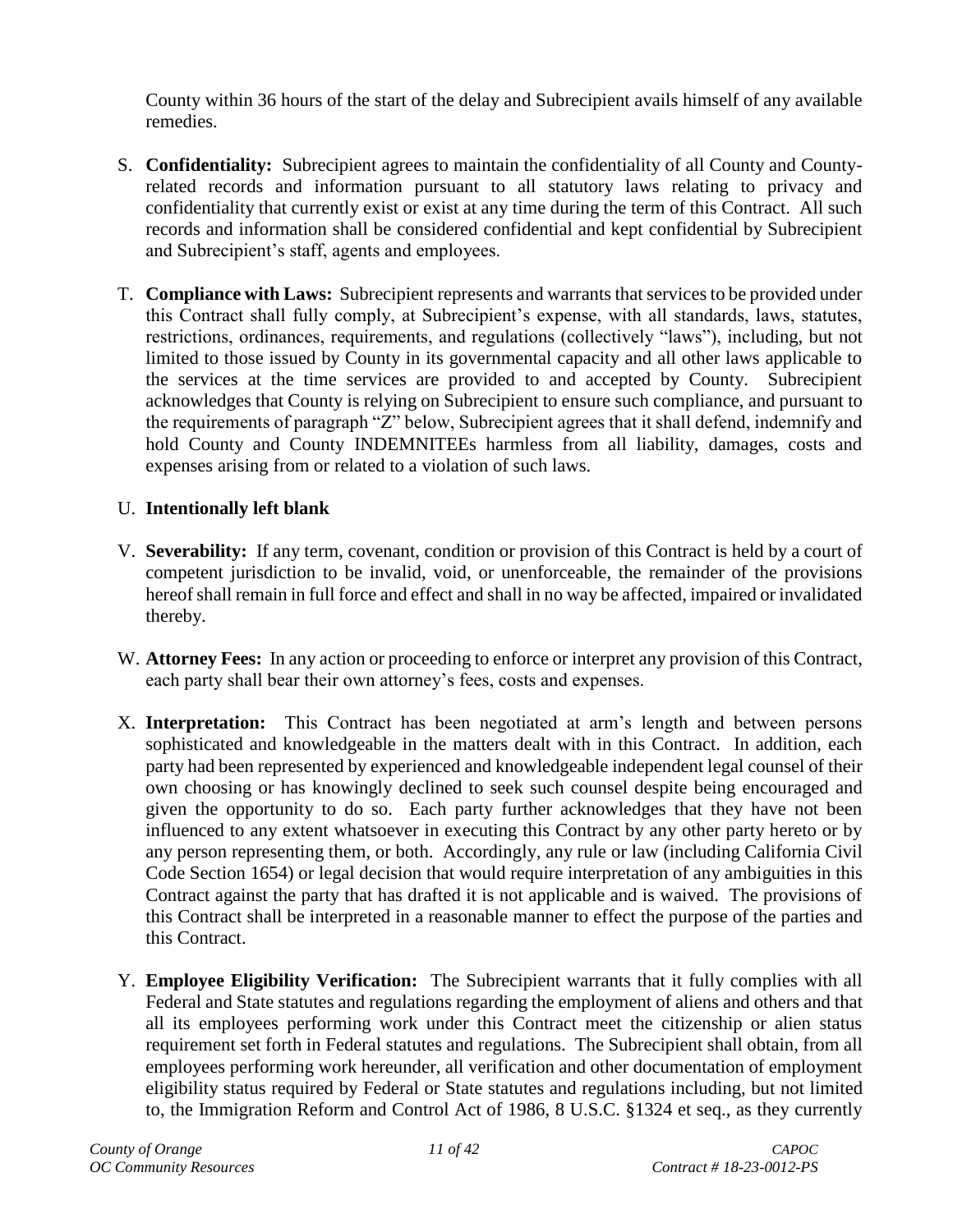exist and as they may be hereafter amended. The Subrecipient shall retain all such documentation for all covered employees for the period prescribed by the law. The Subrecipient shall indemnify, defend with counsel approved in writing by County, and hold harmless, the County and its County Indemnitees, its agents, officers, and employees from employer sanctions and any other liability which may be assessed against the Subrecipient or the County or County Indemnitees or its agents or any combination of the three in connection with any alleged violation of any Federal or State statutes or regulations pertaining to the eligibility for employment of any persons performing work under this Contract.

- <span id="page-11-0"></span>Z. **Indemnification:** Subrecipient agrees to indemnify, defend with counsel approved in writing by County, and hold County, its elected and appointed officials, officers, employees, agents and those special districts and agencies which County's Board of Supervisors acts as the governing Board ("County Indemnitees") harmless from any claims, demands or liability of any kind or nature, including but not limited to personal injury or property damage, arising from or related to the services, products or other performance provided by Subrecipient pursuant to this Contract. If judgment is entered against Subrecipient and County by a court of competent jurisdiction because of the concurrent active negligence of County or County Indemnitees, Subrecipient and County agree that liability will be apportioned as determined by the court. Neither party shall request a jury apportionment.
- <span id="page-11-1"></span>AA. **Audits/Inspections:** Subrecipient agrees to permit the County's Auditor-Controller or the Auditor-Controller's authorized representative (including auditors from a private auditing firm hired by the County) access during normal working hours to all books, accounts, records, reports, files, financial records, supporting documentation, including payroll and accounts payable/receivable records, and other papers or property of Subrecipient for the purpose of auditing or inspecting any aspect of performance under this Contract. The inspection and/or audit will be confined to those matters connected with the performance of the Contract including, but not limited to, the costs of administering the Contract. The County will provide reasonable notice of such an audit or inspection.

The County reserves the right to audit and verify the Subrecipient's records before final payment is made.

Subrecipient agrees to maintain such records for possible audit for a minimum of five years after final payment, unless a longer period of records retention is stipulated under this Contract or by law. Subrecipient agrees to allow interviews of any employees or others who might reasonably have information related to such records. Further, Subrecipient agrees to include a similar right to the County to audit records and interview staff of any subcontractor related to performance of this Contract.

Should the Subrecipient cease to exist as a legal entity, the Subrecipient's records pertaining to this Contract shall be forwarded to the County's Project Manager.

<span id="page-11-2"></span>BB. **Contingency of Funds:** Subrecipient acknowledges that funding or portions of funding for this Contract may be contingent upon receipt of funds from, and/or obligation of funds by, Federal, State of California and/or local funds to County; and inclusion of sufficient funding for the services hereunder in the Budget Schedule approved by County's Board of Supervisors for each fiscal year covered by this Contract. If such approval, funding or appropriations are delayed,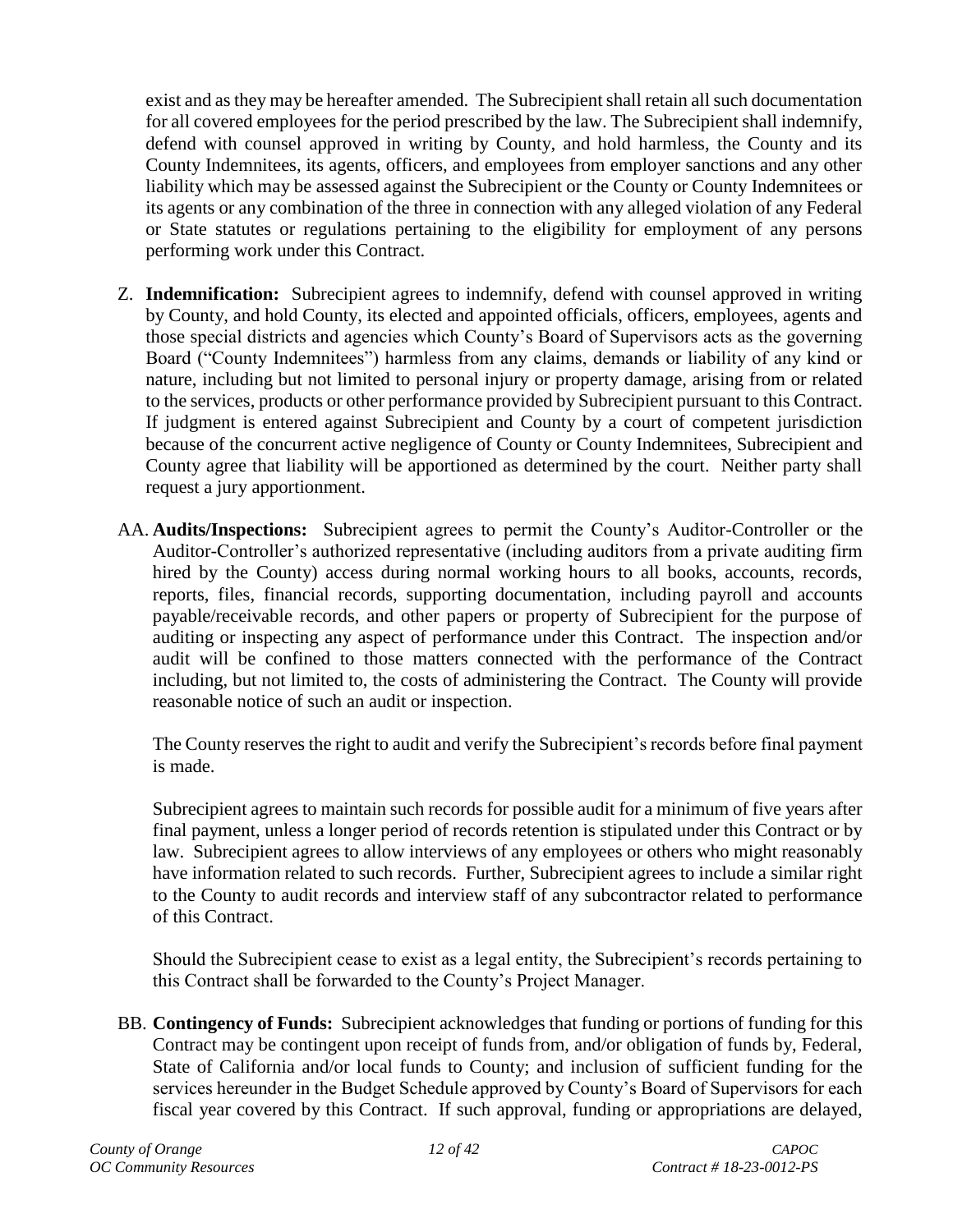not forthcoming, or are otherwise limited, County may delay reimbursement to Subrecipient, immediately terminate or modify this Contract without penalty.

<span id="page-12-0"></span>CC. **Expenditure Limit:** The Subrecipient shall notify the County of Orange assigned Contract Administrator in writing when the expenditures against the Contract reach 75 percent of the dollar limit on the Contract. The County will not be responsible for any expenditure overruns and will not pay for services exceeding the dollar limit on the Contract unless a written and approved change order to cover those costs has been issued. Board of Supervisor approval may be required.

# THE REMAINDER OF THE PAGE WAS INTENTIONALLY LEFT BLANK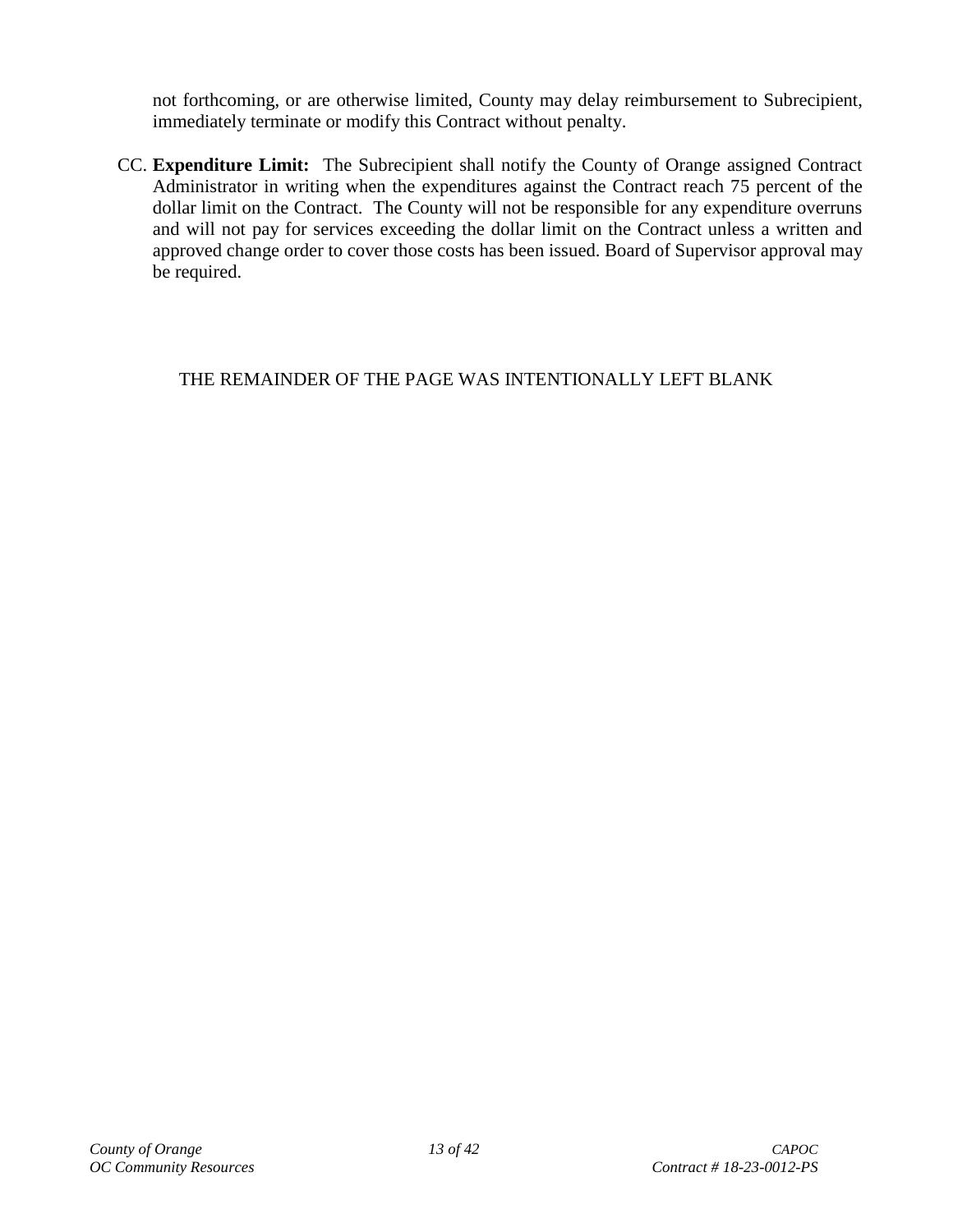## <span id="page-13-0"></span>**Additional Terms and Conditions:**

- <span id="page-13-1"></span>1. **Scope of Contract:** This Contract specifies the contractual terms and conditions by which the County will procure Public Services from Subrecipient as further detailed in the Scope of Services, identified and incorporated herein by this reference as "Attachment A".
- <span id="page-13-2"></span>2. **Term of Contract:** This Contract shall commence on December 5, 2018 and continue through June 30, 2019, unless otherwise terminated by the County. This Contract may be renewed for one additional year. The decision to renew is solely at the discretion of the County.
- <span id="page-13-3"></span>3. **Renewal:** This Contract may be renewed by mutual written agreement of both Parties for one (1) additional one (1) year term. The County does not have to give reason if it elects not to renew. Renewal periods may be subject to approval by the County of Orange Board of Supervisors.

## <span id="page-13-4"></span>4. **Maximum Obligation:**

The total Maximum Obligation of County to the Subrecipient for the cost of services provided in accordance with this Contract is for FY 2018-19 is \$25,000.00, as further detailed in the Budget Schedule, identified and incorporated herein by this reference as Attachment "C". The total Maximum Obligation for a second year of anticipated funding subject to HUD allocation for FY 2019-20 is \$20,000.00.

## <span id="page-13-5"></span>5. **Amendments - Changes/Extra Work:**

The Subrecipient shall make no changes to this Contract without the County's written consent. In the event that there are new or unforeseen requirements, the County has the discretion with the Subrecipient's concurrence, to make changes at any time without changing the scope or price of the Contract.

If County-initiated changes or changes in laws or government regulations affect price, the Subrecipient's ability to deliver services, or the project schedule, the Subrecipient will give County written notice no later ten (10) days from the date the law or regulation went into effect or the date the change was proposed and Subrecipient was notified of the change. Such changes shall be agreed to in writing and incorporated into a Contract amendment. Said amendment shall be issued by the County-assigned Contract Administrator, shall require the mutual consent of all Parties, and may be subject to approval by the County Board of supervisors. Nothing herein shall prohibit the Subrecipient from proceeding with the work as originally set forth or as previously amended in this Contract.

- <span id="page-13-6"></span>6. **Breach of Contract:** The failure of the Subrecipient to comply with any of the provisions, covenants or conditions of this Contract shall be a material breach of this Contract. In such event the County may, and in addition to any other remedies available at law, in equity, or otherwise specified in this Contract:
	- a) Terminate the Contract immediately, pursuant to Section K herein;
	- b) Afford the Subrecipient written notice of the breach and ten (10) calendar days or such shorter time that may be specified in this Contract within which to cure the breach;
	- c) Discontinue payment to the Subrecipient for and during the period in which the Subrecipient is in breach; and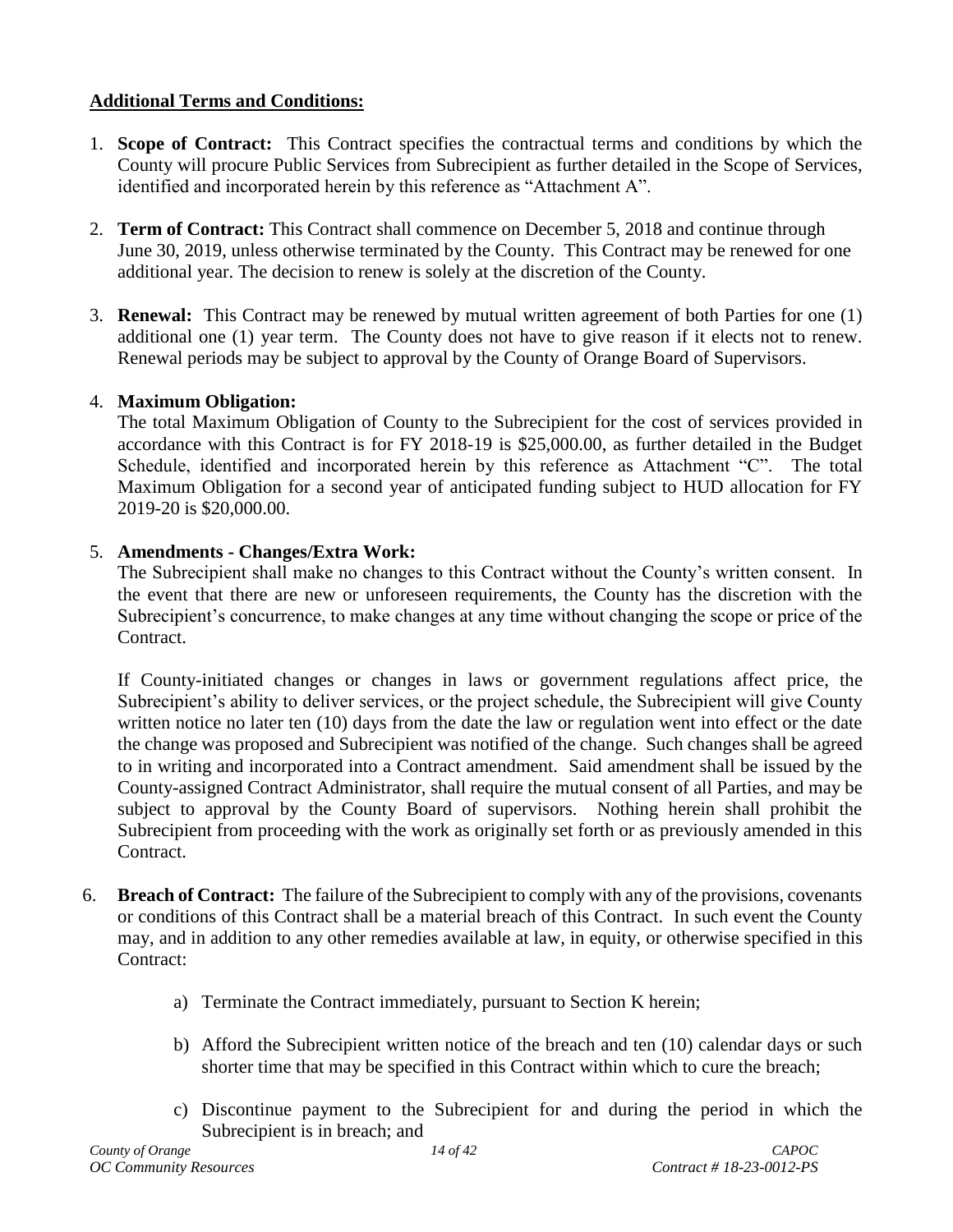d) Offset against any monies billed by the Subrecipient but yet unpaid by the County those monies disallowed pursuant to the above.

## <span id="page-14-0"></span>7. **Conditions Affecting Work:**

The Subrecipient shall be responsible for taking all steps reasonably necessary, to ascertain the nature and location of the work to be performed under this Contract; and to know the general conditions which can affect the work or the cost thereof. Any failure by the Subrecipient to do so will not relieve Subrecipient from responsibility for successfully performing the work without additional cost to the County. The County assumes no responsibility for any understanding or representations concerning the nature, location(s) or general conditions made by any of its officers or agents prior to the execution of this Contract, unless such understanding or representations by the County are expressly stated in the Contract.

- <span id="page-14-1"></span>8. **Civil Rights:** Subrecipient attests that services provided shall be in accordance with the provisions of Title VI and Title VII of the Civil Rights Act of 1964, as amended, Section 504 of the Rehabilitation Act of 1973, as amended; the Age Discrimination Act of 1975 as amended; Title II of the Americans with Disabilities Act of 1990, and other applicable State and Federal laws and regulations prohibiting discrimination on the basis of race, color, national origin, ethnic group identification, age, religion, marital status, sex or disability.
- <span id="page-14-2"></span>9. **Conflict of Interest – Subrecipient's Personnel:** The Subrecipient shall exercise reasonable care and diligence to prevent any actions or conditions that could result in a conflict with the best interests of the County. This obligation shall apply to the Subrecipient; the Subrecipient's employees, agents, and subcontractors associated with accomplishing work and services hereunder. The Subrecipient's efforts shall include, but not be limited to establishing precautions to prevent its employees, agents, and subcontractors from providing or offering gifts, entertainment, payments, loans or other considerations which could be deemed to influence or appear to influence County staff or elected officers from acting in the best interests of the County.
- <span id="page-14-3"></span>10. **Conflict of Interest – County Personnel:** The County of Orange Board of Supervisors policy prohibits its employees from engaging in activities involving a conflict of interest. The Subrecipient shall not, during the period of this Contract, employ any County employee for any purpose.

## <span id="page-14-4"></span>11. **Consulting Contract – Follow-On Work:**

No person, firm, subsidiary or subcontractor of a firm that has been awarded a consulting services contract or a contract which includes a consulting component may be awarded a Contract for the performance of services, the purchase of goods or supplies, or the provision of any other related action which arises from or can reasonably be deemed an end-product of work performed under the initial consulting to consulting-related Contract.

## <span id="page-14-5"></span>12. **Project Manager, County**

The County shall appoint a Project Manager to act as liaison between the County and the Subrecipient during the term of this Contract. The County's Project Manager shall coordinate the activities of the County staff assigned to work with the Subrecipient.

The County's Project Manager, in consultation and agreement with the County, shall have the right to require the removal and replacement of the Subrecipient's Project Manager and key personnel.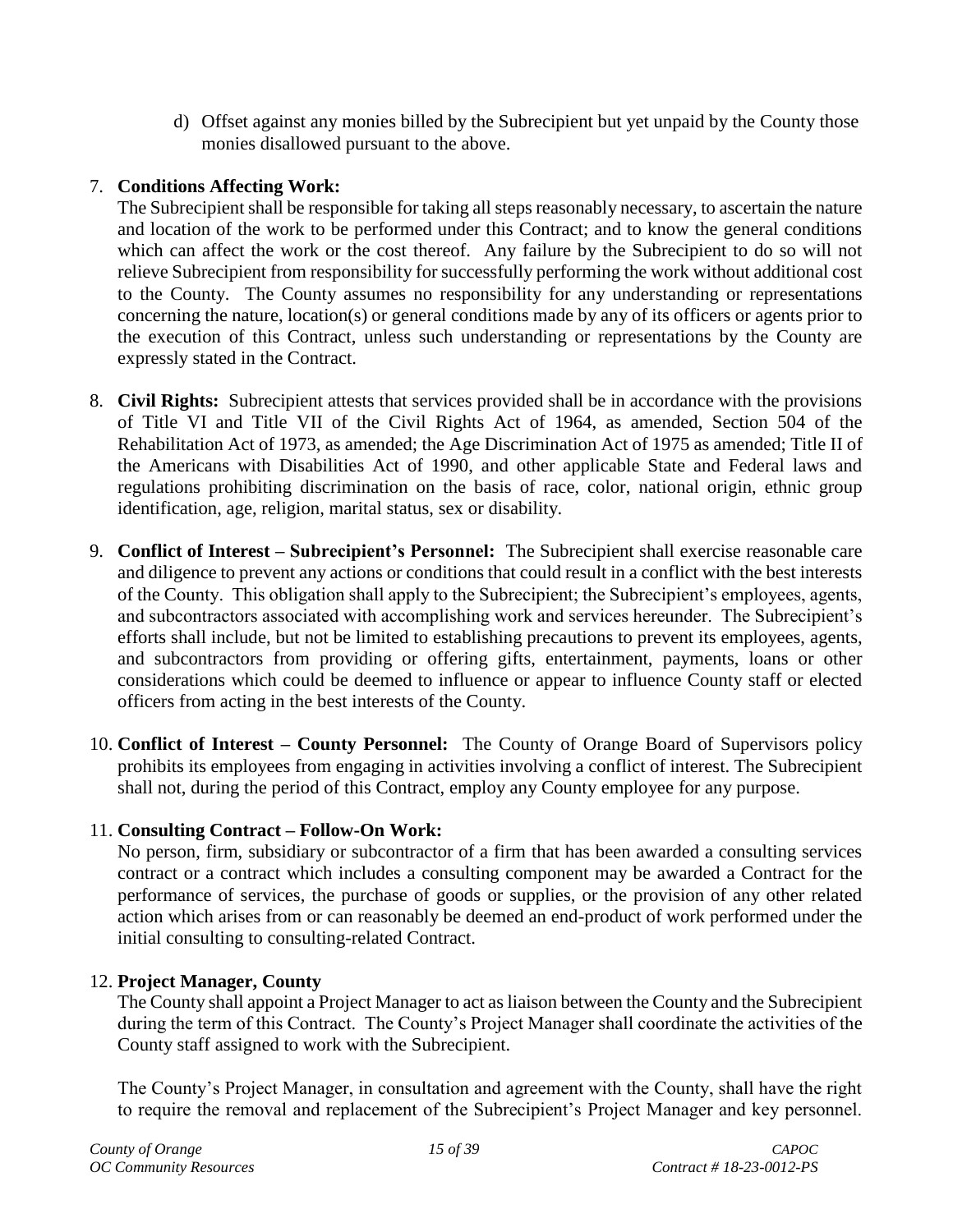The County's Project Manager shall notify the Subrecipient in writing of such action. The Subrecipient shall accomplish the removal within three (3) business days after written notice from the County's Project Manager. The County is not required to provide any additional information, reason or rationale in the event it requires the removal of Subrecipient's Project Manager from providing further services under the Contract.

<span id="page-15-0"></span>13. **Subrecipient's Project Manager and Key Personnel:** Subrecipient shall appoint a Project Manager to direct the Subrecipient's efforts in fulfilling Subrecipient's obligations under this Contract. This Project Manager shall be subject to approval by the County and shall not be changed without the written consent of the County's Project Manager, which consent shall not be unreasonably withheld.

The Subrecipient's Project Manager, in consultation and agreement with County, shall be assigned to this project for the duration of the Contract and shall diligently pursue all work and services to meet the project time lines.

- <span id="page-15-1"></span>14. **Subrecipient Personnel – Reference Checks:** The Subrecipient warrants that all persons employed to provide service under this Contract have satisfactory past work records indicating their ability to adequately perform the work under this Contract.
- <span id="page-15-2"></span>15. **County of Orange Child Support Enforcement:** Subrecipient certifies it is in full compliance with all applicable federal and state reporting requirements regarding its employees and with all lawfully served Wage and Earnings Assignment Orders and Notices of Assignments and will continue to be in compliance throughout the term of the Contract with the County of Orange. Failure to comply shall constitute a material breach of the Contract and failure to cure such breach within 60 calendar days of notice from the County shall constitute grounds for termination of the Contract.
- <span id="page-15-3"></span>16. **Data – Title To:** All materials, documents, data or information obtained from the County data files or any County medium furnished to the Subrecipient in the performance of this Contract will at all times remain the property of the County. Such data or information may not be used or copied for direct or indirect use by the Subrecipient after completion or termination of this Contract without the express written consent of the County. All materials, documents, data or information, including copies, must be returned to the County at the end of this Contract.
- <span id="page-15-4"></span>17. **Licenses:** At its own expense, Subrecipient and its subcontractors, if any, shall, at all time during the term of this Contract, maintain in full force and effect such licenses or permits as may be required by the State of California or any other government entity. Subrecipient and his subcontractors, if any, shall strictly adhere to, and obey, all governmental rules and regulations now in effect or as subsequently enacted or modified, as promulgated by any local, State, or Federal governmental entity.

## <span id="page-15-5"></span>18. **Disputes – Contract:**

A. The parties shall deal in good faith and attempt to resolve potential disputes informally. If the dispute concerning a question of fact arising under the terms of this Contract is not disposed of in a reasonable period of time by the Subrecipient's Project Manager and the County's Project Manager, such matter shall be brought to the attention of the Contract Administrator by way of the following process: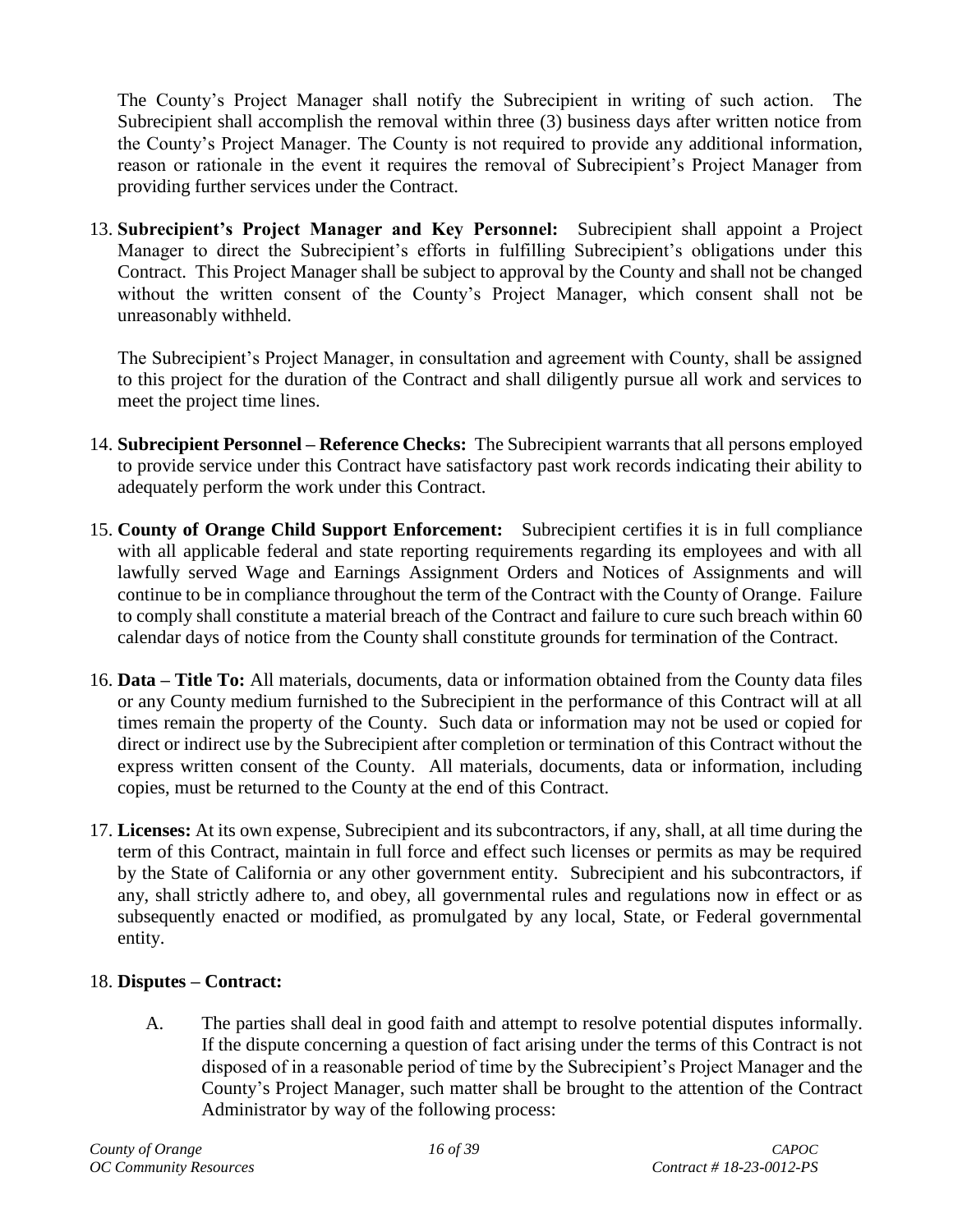- 1. The Subrecipient shall submit to the agency/department assigned Contract Administrator a written demand for a final decision regarding the disposition of any dispute between the parties arising under, related to, or involving this Contract, unless the County, on its own initiative, has already rendered such a final decision.
- 2. The Subrecipient's written demand shall be fully supported by factual information, and, if such demand involves a cost adjustment to the Contract, the Subrecipient shall include with the demand a written statement signed by a senior official indicating that the demand is made in good faith, that the supporting data are accurate and complete, and that the amount requested accurately reflects the Contract adjustment for which the Subrecipient believes the County is liable.
- B. Pending the final resolution of any dispute arising under, related to, or involving this Contract, the Subrecipient agrees to diligently proceed with the performance of this Contract, including the delivery of goods and/or provision of services. The Subrecipient's failure to diligently proceed shall be considered a material breach of this Contract.

Any final decision of the County shall be expressly identified as such, shall be in writing, and shall be signed by the Director. If the County fails to render a decision within 90 days after receipt of the Subrecipient's demand, it shall be deemed a final decision adverse to the Subrecipient's contentions. Nothing in this section shall be construed as affecting the County's right to terminate the Contract for cause or termination for convenience as stated in Section K herein.

<span id="page-16-0"></span>19. **EDD Independent Subrecipient Reporting Requirements:** Effective January 1, 2001, the County of Orange is required to file in accordance with subdivision (a) of Section 6041A of the Internal Revenue Code for services received from a "service provider" to whom the County pays \$600 or more or with whom the County enters into a contract for \$600 or more within a single calendar year. The purpose of this reporting requirement is to increase child support collection by helping to locate parents who are delinquent in their child support obligations.

The term "service provider" is defined in California Unemployment Insurance Code Section 1088.8, Subparagraph B.2 as "an individual who is not an employee of the service recipient for California purposes and who received compensation or executes a contract for services performed for that service recipient within or without the State." The term is further defined by the California Employment Development Department to refer specifically to independent Subrecipients. An independent Subrecipient is defined as "an individual who is not an employee of the ... government entity for California purposes and who receives compensation or executes a contract for services performed for that ... government entity either in or outside of California."

The reporting requirement does not apply to corporations, general partnerships, limited liability partnerships, and limited liability companies.

Additional information on this reporting requirement can be found at the California Employment Development Department web site located at http://www.edd.ca.gov/Employer Services.htm.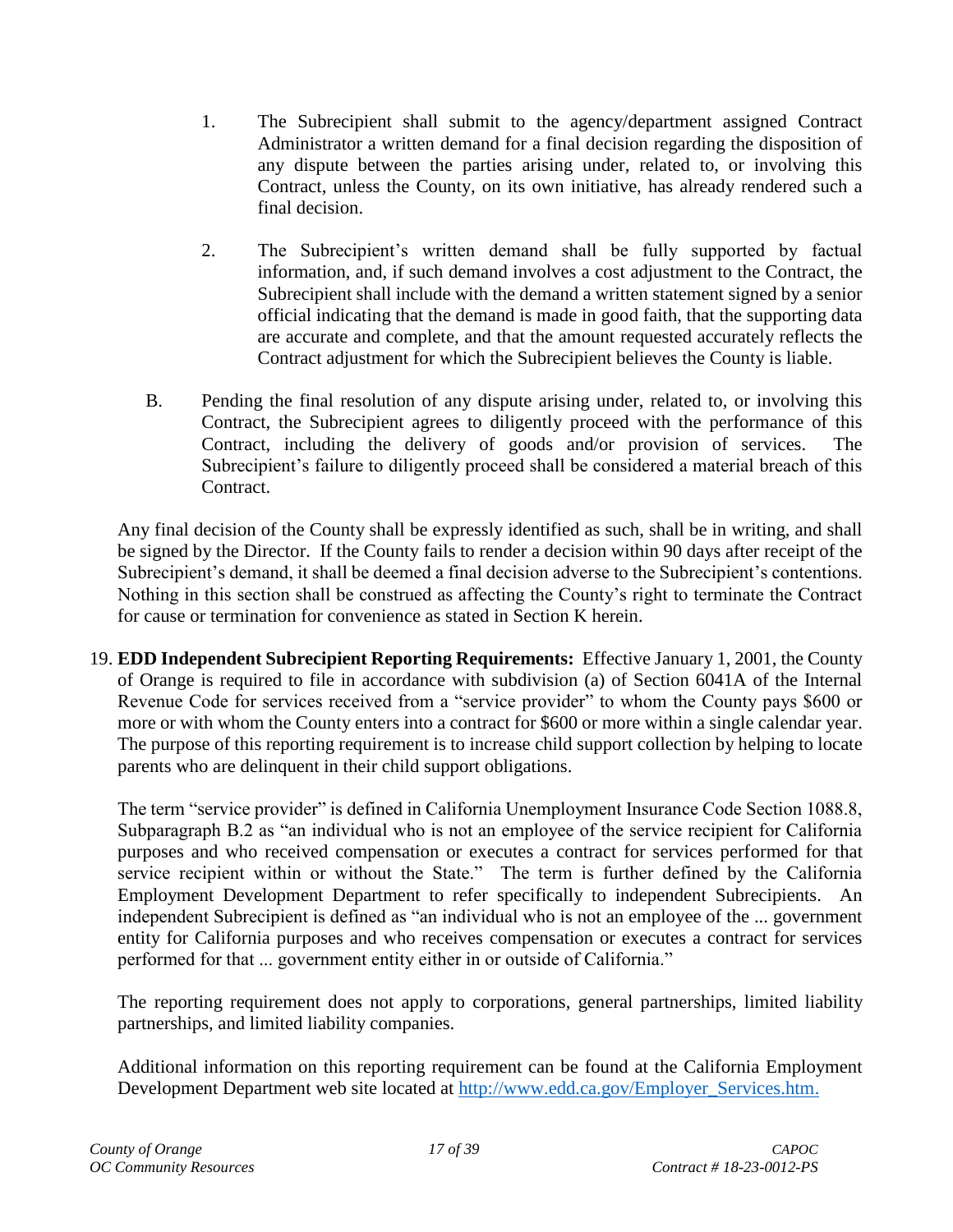- <span id="page-17-0"></span>20. **Emergency/Declared Disaster Requirements:** In the event of an emergency or if Orange County is declared a disaster area by the County, State or Federal government, this Contract may be subjected to unusual usage. The Subrecipient shall service the County during such an emergency or declared disaster under the same terms and conditions that apply during non-emergency/disaster conditions. The pricing quoted by the Subrecipient shall apply to serving the County's needs regardless of the circumstances. If the Subrecipient is unable to supply the goods/services under the terms of the Contract, then the Subrecipient shall provide proof of such disruption and a copy of the invoice for the goods/services from the Subrecipient's supplier(s). Additional profit margin as a result of supplying goods/services during an emergency or a declared disaster shall not be permitted. In the event of an emergency or declared disaster, emergency purchase order numbers will be assigned. All applicable invoices from the Subrecipient shall show both the emergency purchase order number and the Contract number.
- <span id="page-17-1"></span>21. **Errors and Omissions:** All reports, files and other documents prepared and submitted by Subrecipient shall be complete and shall be carefully checked by the professional(s) identified by Subrecipient as Project Manager and key personnel attached hereto, prior to submission to the County. Subrecipient agrees that County review is discretionary and Subrecipient shall not assume that the County will discover errors and/or omissions. If the County discovers any errors or omissions prior to approving Subrecipient's reports, files and other written documents, the reports, files or documents will be returned to Subrecipient for correction. Should the County or others discover errors or omissions in the reports, files or other written documents submitted by the Subrecipient after County approval thereof, County approval of Subrecipient's reports, files or documents shall not be used as a defense by Subrecipient in any action between the County and Subrecipient, and the reports, files or documents will be returned to Subrecipient for correction.

## <span id="page-17-2"></span>22. **Non-Supplantation of Funds:**

Subrecipient shall not supplant any Federal, State, or County funds intended for the purposes of this Contract with any funds made available under this Contract. Subrecipient shall not claim reimbursement from County for, or apply sums received from County with respect to, that portion of its obligations which have been paid by another source of revenue. Subrecipient agrees that it shall not use funds received pursuant to this Contract, either directly or indirectly, as a contribution or compensation for the purposes of obtaining Federal, State, or County funds under any Federal, State, or County program without prior written approval from the County.

<span id="page-17-3"></span>23. **Satisfactory Work:** Services rendered hereunder are to be performed to the written satisfaction of County. County's staff will interpret all reports and determine the quality, acceptability and progress of the services rendered.

## <span id="page-17-4"></span>24. **Access and Records:**

A. County, the State of California and the United States Government and/or their representatives, shall have access, for purposes of monitoring, auditing, and examining, to Subrecipient's activities, books, documents and papers (including computer records and emails) and to records of Subrecipient's subcontractors, consultants, contracted employees, bookkeepers, accountants, employees and participants related to this Contract. Subrecipient shall insert this condition in each Contract between Subrecipient and a subcontractor that is pursuant to this Contract shall require the subcontractor to agree to this condition. Such departments or representatives shall have the right to make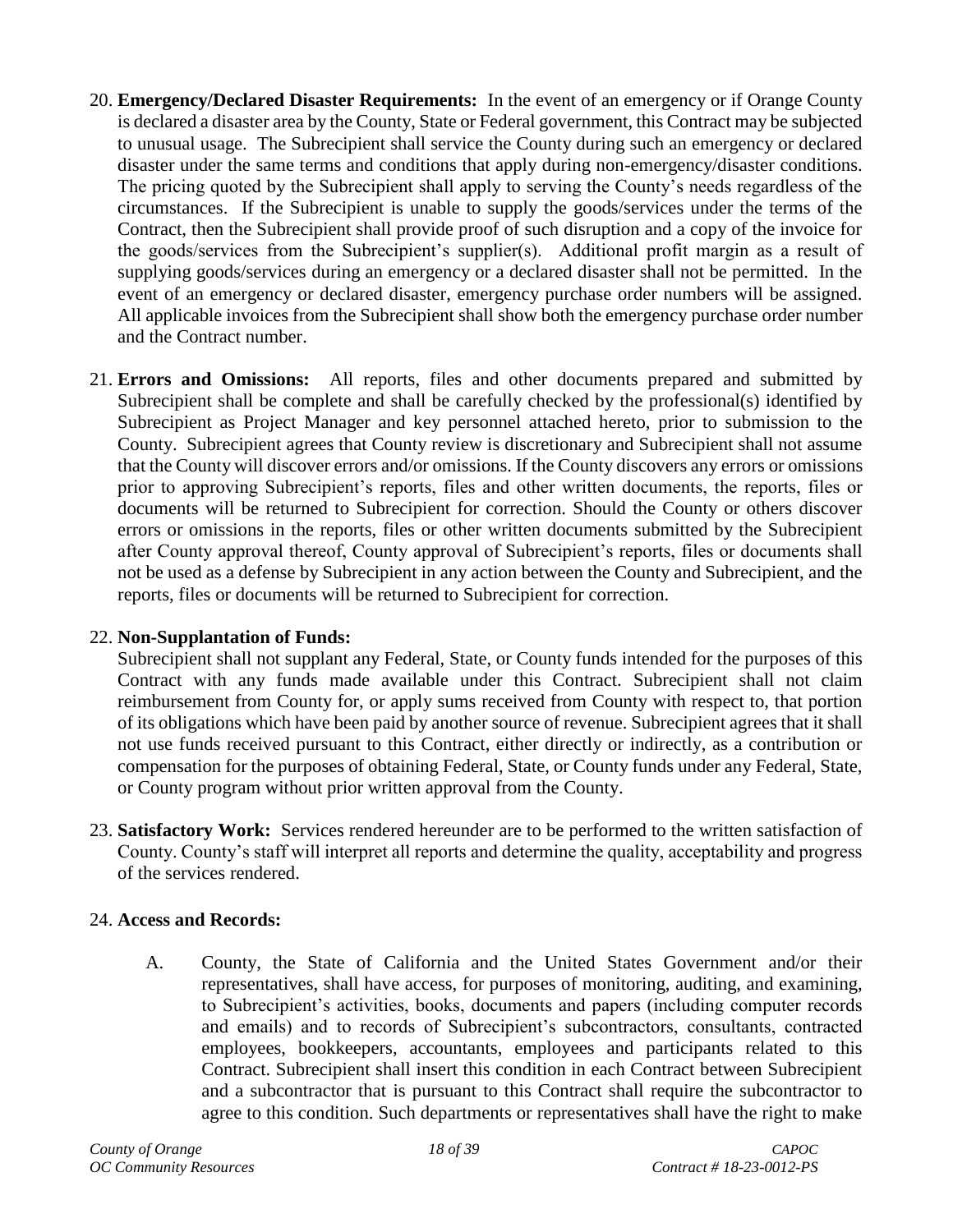excerpts, transcripts and photocopies of such records and to schedule on site monitoring at their discretion. Monitoring activities also may include, but are not limited to, questioning employees and participants and entering any premises or onto any site in which any of the services or activities funded hereunder are conducted or in which any of the records of Subrecipient are kept. Subrecipient shall make available its books, documents, papers, financial records, etc., within three (3) days after receipt of written demand by Director which shall be deemed received upon date of sending. In the event Subrecipient does not make the above referenced documents available within the County of Orange, California, Subrecipient agrees to pay all necessary and reasonable expenses incurred by County, or County's designee, in conducting any audit at the location where said records and books of account are maintained.

- B. Records Retention. All accounting records and evidence pertaining to all costs of Subrecipient and all documents related to this Contract shall be kept available at Subrecipient's office or place of business for the duration of this Contract and thereafter for five (5) years after completion of an audit. Records which relate to: (1) complaints, claims, administrative proceedings or litigation arising out of the performance of this Contract; or (2) costs and expenses of this Contract to which County or any other governmental department takes exception, shall be retained beyond the five (5) years until final resolution or disposition of such appeals, litigation, claims, or exceptions.
- C. Liability. Subrecipient shall pay to County the full amount of County's liability to the State or Federal government or any department thereof resulting from any disallowance or other audit exceptions to the extent that such liability is attributable to Subrecipient's failure to perform under this Contract.
- <span id="page-18-0"></span>25. **Signature in Counterparts:** The Parties agree that separate copies of this Contract and/or electronic signatures and handwritten signatures may be signed by each of the Parties, and this Contract will have the same force and effect as if the Original had been signed by all the Parties.
- <span id="page-18-1"></span>26. **Reports/Meetings:** The Subrecipient shall develop reports and any other relevant documents necessary to complete the services and requirements as set forth in this contract. The County's Project Manager and the Subrecipient's Project Manager will meet on reasonable notice to discuss the Subrecipient's performance and progress under this contract. If requested, the Subrecipient's Project Manager and other project personnel shall attend all meetings. The Subrecipient shall provide such information that is requested by the County for the purpose of monitoring progress under this contract.
- <span id="page-18-2"></span>27. **Subcontracting:** No performance of this Contract or any portion thereof may be subcontracted by the Subrecipient without the express written consent of the County. Any attempt by the Subrecipient to subcontract any performance of this Contract without the express written consent of the County shall be invalid and shall constitute a breach of this Contract.

In the event that the Subrecipient is authorized by the County to subcontract, this Contract shall take precedence over the terms of the Contract between Subrecipient and subcontractor, and shall incorporate by reference the terms of this Contract. The County shall look to the Subrecipient for performance and indemnification and not deal directly with any subcontractor. All work performed by a subcontractor must meet the approval of the County of Orange.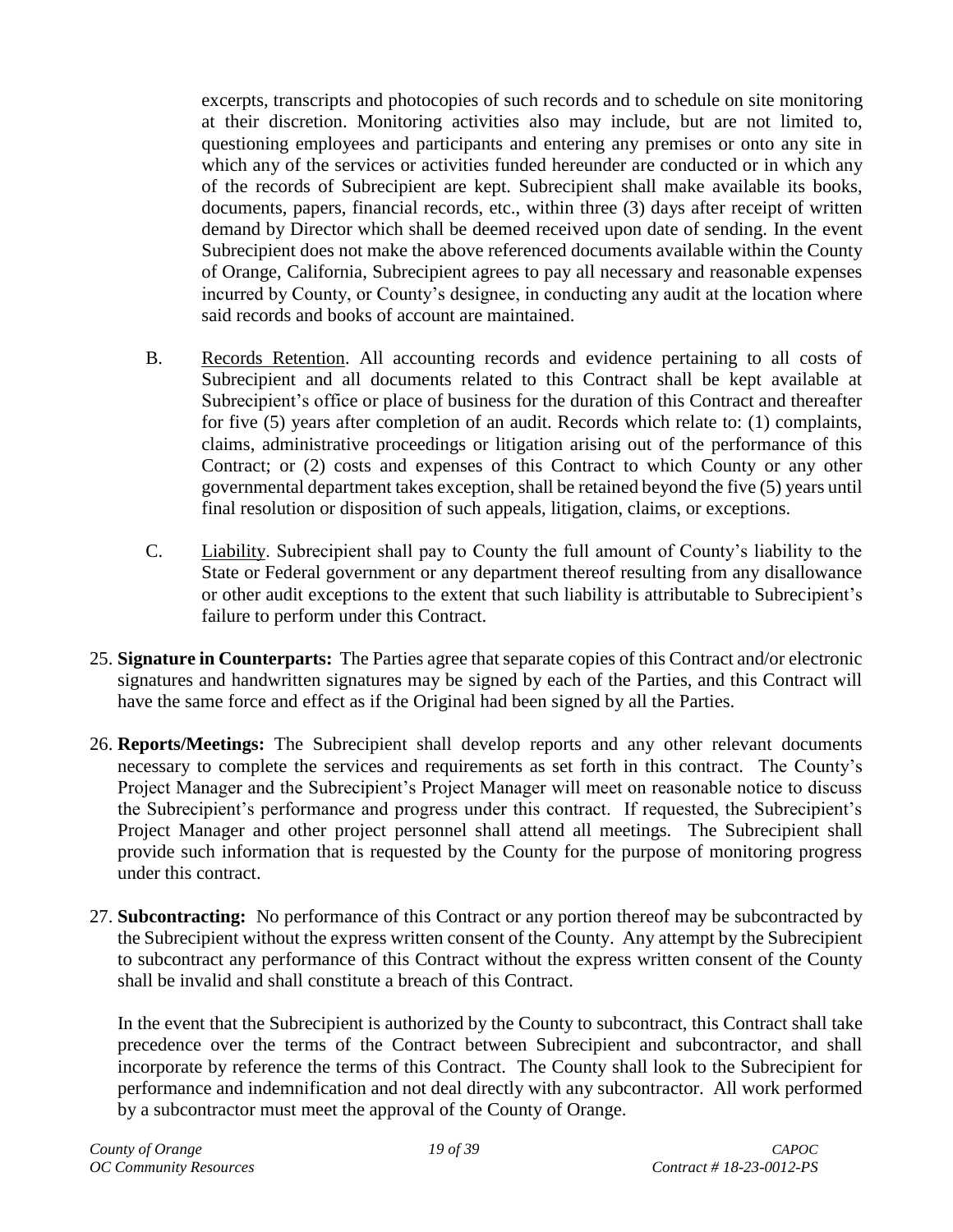<span id="page-19-0"></span>28. **Equal Employment Opportunity:** The Subrecipient shall comply with U.S. Executive Order 11246 entitled, "Equal Employment Opportunity" as amended by Executive Order 11375 and as supplemented in Department of Labor regulations (41 CFR, Part 60) and applicable State of California regulations as may now exist or be amended in the future. The Subrecipient shall not discriminate against any employee or applicant for employment on the basis of race, color, national origin, ancestry, religion, sex, marital status, political affiliation or physical or mental condition.

Regarding handicapped persons, the Subrecipient will not discriminate against any employee or applicant for employment because of physical or mental handicap in regard to any position for which the employee or applicant for employment is qualified. The Subrecipient agrees to provide equal opportunity to handicapped persons in employment or in advancement in employment or otherwise treat qualified handicapped individuals without discrimination based upon their physical or mental handicaps in all employment practices such as the following: employment, upgrading, promotions, transfers, recruitments, advertising, layoffs, terminations, rate of pay or other forms of compensation, and selection for training, including apprenticeship. The Subrecipient agrees to comply with the provisions of Sections 503 and 504 of the Rehabilitation Act of 1973, as amended, pertaining to prohibition of discrimination against qualified handicapped persons in all programs and/or activities as detailed in regulations signed by the Secretary of the Department of Health and Human Services effective June 3, 1977, and found in the Federal Register, Volume 42, No. 68 dated May 4, 1977, as may now exist or be amended in the future.

Regarding Americans with disabilities, Subrecipient agrees to comply with applicable provisions of Title 1 of the Americans with Disabilities Act enacted in 1990 as may now exist or be amended in the future.

- <span id="page-19-1"></span>29. **Gratuities:** The Subrecipient warrants that no gratuities, in the form of entertainment, gifts or otherwise, were offered or given by the Subrecipient or any agent or representative of the Subrecipient to any officer or employee of the County with a view toward securing the Contract or securing favorable treatment with respect to any determinations concerning the performance of the Contract. For breach or violation of this warranty, the County shall have the right to terminate the Contract, either in whole or in part, and any loss or damage sustained by the County in procuring on the open market any goods or services which the Subrecipient agreed to supply shall be borne and paid for by the Subrecipient. The rights and remedies of the County provided in the clause shall not be exclusive and are in addition to any other rights and remedies provided by law or under the Contract.
- <span id="page-19-2"></span>30. **News/Information Release:** The Subrecipient agrees that it will not issue any news releases in connection with either the award of this Contract or any subsequent amendment of or effort under this Contract without first obtaining review and written approval of said news releases from the County.
- <span id="page-19-3"></span>31. **Notices:** Any and all notices, requests demands and other communications contemplated, called for, permitted, or required to be given hereunder shall be in writing, except through the course of the Parties routine exchange of information and cooperation during the terms of the work and services. Any written communications shall be deemed to have been duly given upon actual in-person delivery, if delivery is by direct hand, or upon delivery on the actual day of receipt or no greater than four calendar days after being mailed by US certified or registered mail, return receipt requested,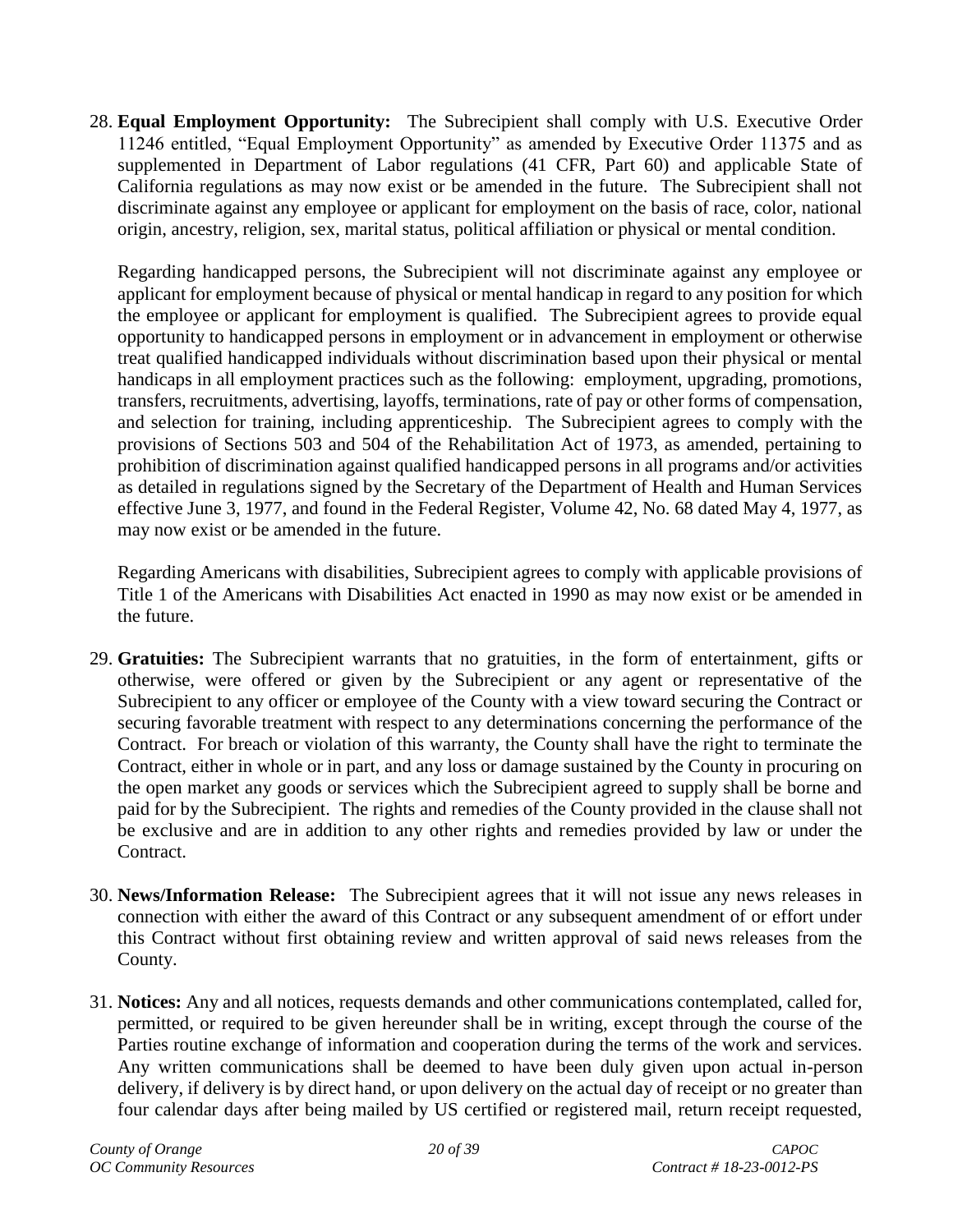postage prepaid, whichever occurs first. The date of mailing shall count as the first day. All communications shall be addressed to the appropriate party at the address stated herein or such other address as the parties hereto may designate by written notice from time to time in the manner aforesaid.

For County:

OC Community Resources **OC Community Resources** Project Manager Contract Administrator 1300 S. Grand Ave. Bldg. B, 3<sup>rd</sup> Floor 1501 East St. Andrew Place, 1<sup>st</sup> Floor Santa Ana, CA 92705-4407 Santa Ana, CA 92705-4930

Housing and Community Development Contract Development and Management

For Subrecipient:

Community Action Partnership of Orange County 11870 Monarch Street Garden Grove, CA 92841-3902 Attn: Project Manager

- <span id="page-20-0"></span>32. **Ownership of Documents:** The County has permanent ownership of all directly connected and derivative materials produced under this Contract by the Subrecipient. All documents, reports and other incidental or derivative work or materials furnished hereunder shall become and remains the sole property of the County and may be used by the County as it may require without additional cost to the County. None of the documents, reports and other incidental or derivative work or furnished materials shall be used by the Subrecipient without the express written consent of the County.
- <span id="page-20-1"></span>33. **Precedence:** The Contract documents consist of this Contract and its attachments and exhibits. In the event of a conflict between or among the Contract documents, the order of precedence shall be the provisions of the main body of this Contract, i.e., those provisions set forth in the recitals and articles of this Contract, and then the attachments and exhibits.
- <span id="page-20-2"></span>34. **Termination – Orderly:** After receipt of a termination notice from the County of Orange, the Subrecipient may submit to the County a termination claim, if applicable. Such claim shall be submitted promptly, but in no event later than 60 days from the effective date of the termination, unless one or more extensions in writing are granted by the County upon written request of the Subrecipient. Upon termination County agrees to pay the Subrecipient for all services performed prior to termination which meet the requirements of the Contract, provided, however, that such compensation combined with previously paid compensation shall not exceed the total compensation set forth in the Contract. Upon termination or other expiration of this Contract, each party shall promptly return to the other party all papers, materials, and other properties of the other held by each for purposes of performance of the Contract.

# THE REMAINDER OF THE PAGE WAS INTENTIONALLY LEFT BLANK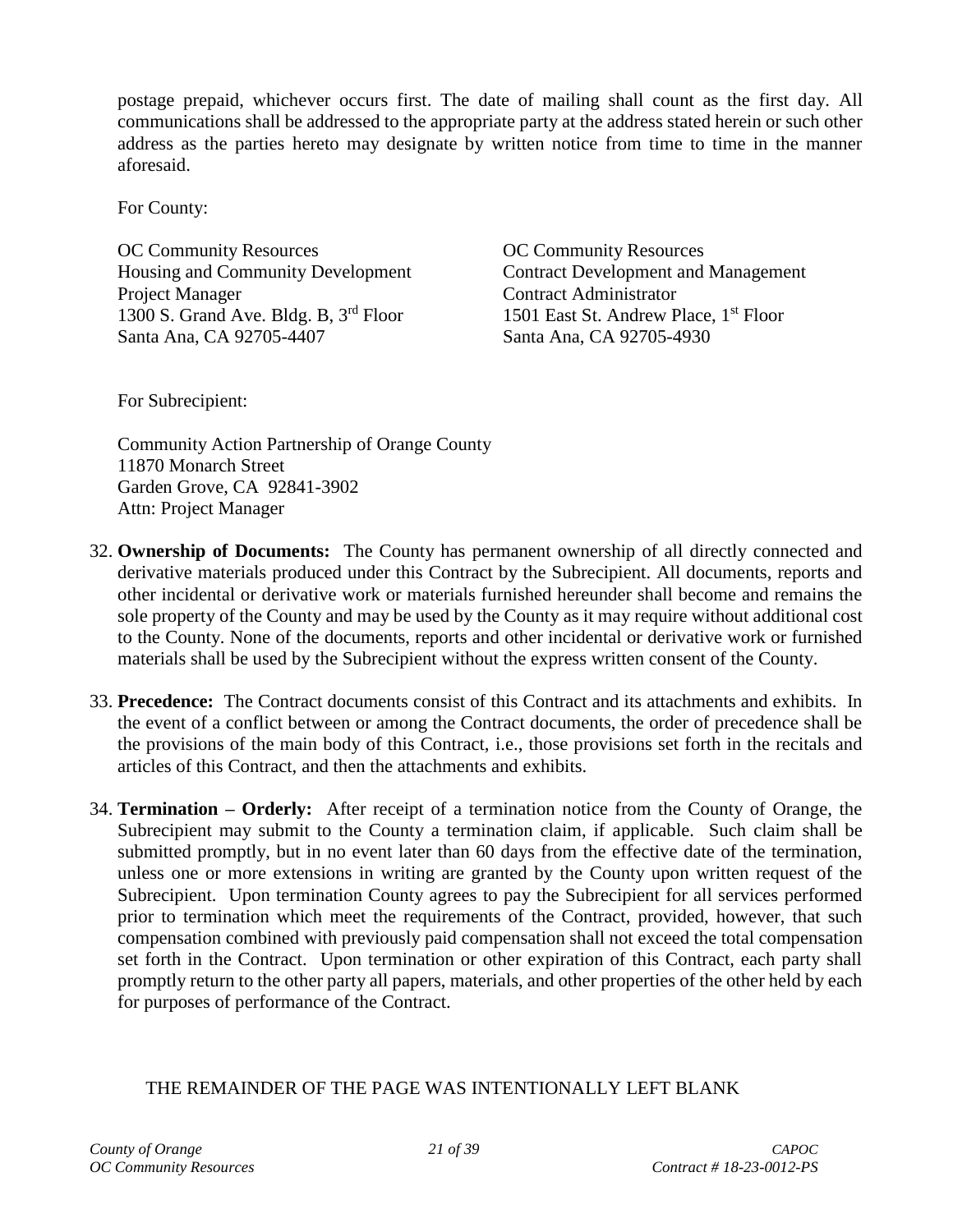## <span id="page-21-0"></span>**Program Specific Terms and Conditions:**

<span id="page-21-1"></span>35. **Debarment:** Subrecipient certifies that it is not debarred or suspended or otherwise excluded from or ineligible for participation in Federal/State assistance programs in accordance with 29 CFR Part 98.

# <span id="page-21-2"></span>36. **Lobbying:**

- A. Subrecipient shall complete and immediately forward to the County the "Disclosure of Lobbying Activities," a copy of which is attached hereto as Exhibit 3 and incorporated herein by this reference, if Subrecipient, or any person, firm or corporation acting on Subrecipient's behalf, engaged or engages in lobbying any federal office, employee, elected official or agency with respect to this contract or funds to be received by Subrecipient pursuant to this Contract.
- B. Subrecipient agrees that the funds provided herein shall not be used to promote, directly or indirectly, any political party, political candidate or political activity, except as permitted by law.
- <span id="page-21-3"></span>37. **Fraud:** Subrecipient shall immediately report all suspected or known instances and facts concerning possible fraud, abuse or criminal activity under this contract. Subrecipient shall inform staff and the general public of how to report fraud, waste or abuse through appropriate postings of incident reporting notice. The County's Anti-Fraud Program can be accessed through: [http://ocgov.com/gov/risk/programs/antifraud.](http://ocgov.com/gov/risk/programs/antifraud)

## <span id="page-21-4"></span>38. **Fiscal Accountability:**

- A. Financial Management System: Subrecipient shall establish and maintain a sound financial management system, based upon generally accepted accounting principles. Contractor's system shall provide fiscal control and accounting procedures that will include the following:
	- i. Information pertaining to tuition rates, payments, and educational assistance payments; and
	- ii. Source documentation to support accounting records; and
	- iii. Proper charging of costs and cost allocation.
- B. Subrecipient's Record: Subrecipient's records shall be sufficient to:
	- i. Permit preparation of required reports; and
	- ii. Permit tracking of funds to a level of expenditure adequate to establish that funds have not been used in violation of the applicable restrictions on the use of such funds; and
	- iii. Permit the tracking of program income, or profits earned, and any costs incurred (such as stand-in costs) that are otherwise allowable except for;
	- iv. Permit tracking and reporting of leveraging as required.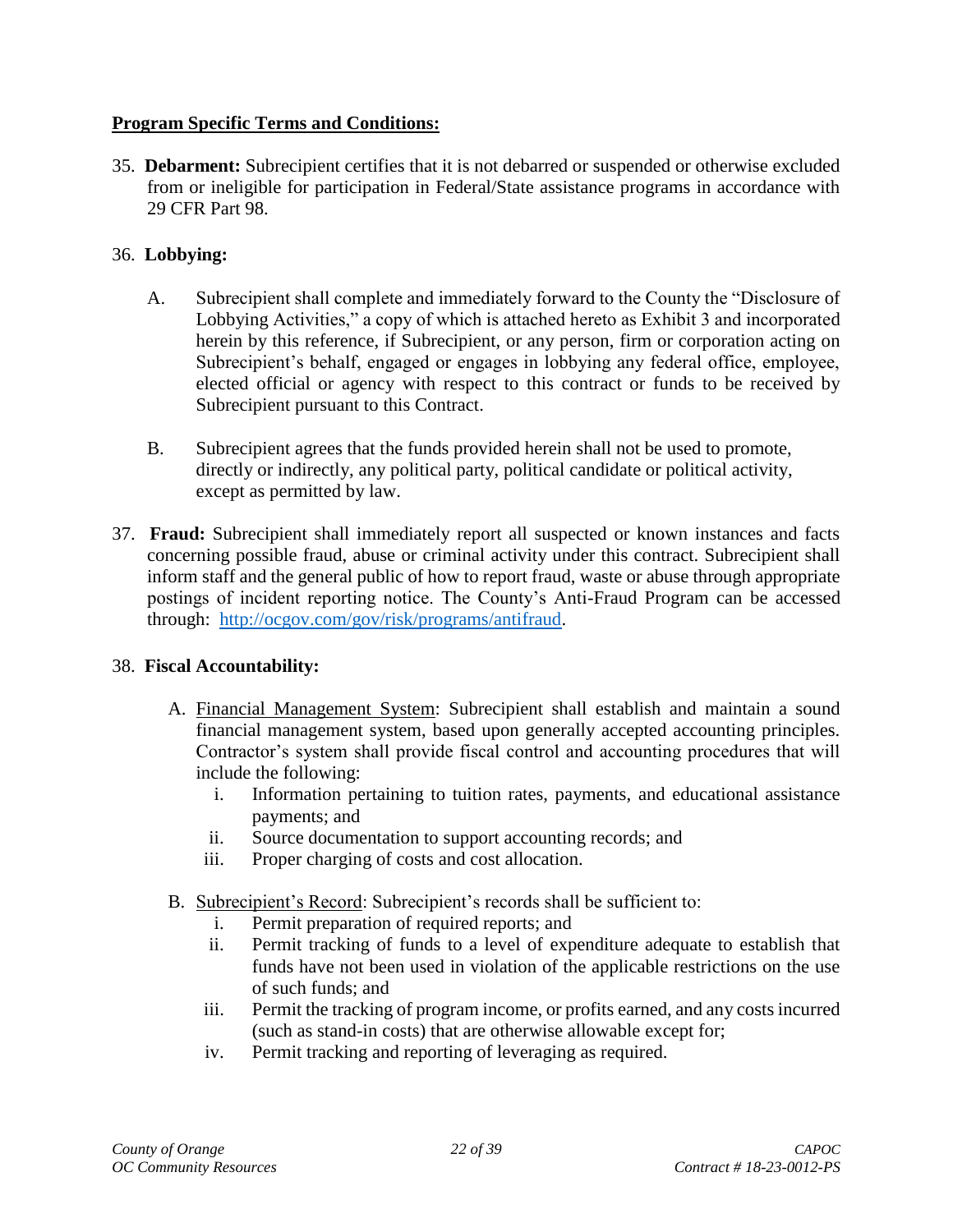- C. Costs Charged: Cost shall be charged to this contract only in accordance with the County and other requirements as required by funding source(s).
- <span id="page-22-0"></span>39. **Performance Standards:** Subrecipient shall comply with and adhere to the performance accountability standards as described in this Contract and applicable regulations and the activity levels to be utilized by County for program evaluation and monitoring.
- <span id="page-22-1"></span>40. **Budget Schedule:** Subrecipient agrees that the expenditures of any and all funds under this Contract will be in accordance with the Budget Schedule, a copy of which is attached hereto as Attachment C, and which by this reference is incorporated herein and made a part hereof as if fully set forth.

## <span id="page-22-2"></span>41. **Payment Requirements:**

If funding levels are significantly affected by Federal budget and funds are not allocated and available for the continuance of the function performed by Subrecipient, the Contract may be terminated by the County at the end of the period for which funds are available. The County shall notify Subrecipient at the earliest possible time of any service, which will or may be affected by a shortage of funds. No penalty shall accrue to the County in the event this provision is exercised and the County shall not be obligated nor liable for any damages as a result of termination under this provision of this Contract, and nothing herein shall be construed as obligating the County to expend or as involving the County in any Contract or other obligation for future payment of money in excess of appropriations authorized by law.

- A. Contract Amount: It is expressly agreed and understood that the total amount to be paid by County under this Contract shall not exceed the total County funding as set forth in Attachment B-Payment/Compensation to Subrecipient attached hereto and incorporated herein by reference.
- B. County will reclaim any unused balance of funds for reallocation to other County approved projects.
- C. Payment of Project Activities:
	- 1. Payment of Project Activities: County will reimburse Subrecipient for eligible project-related costs only. Subrecipient shall submit requests for reimbursement to County on a monthly basis beginning on August 1, 2018, and must provide adequate documentation as required by County in accordance with the OC Community Resources Contract Reimbursement Policy, as set forth in Exhibit 1, attached hereto and incorporated herein by reference. In addition, Subrecipient will provide a progress performance report ("GPR Information Form") for the time period covered, as prescribed by County. Failure to provide any of the required documentation and reporting will cause County to withhold all or a portion of a request for reimbursement, or return the entire reimbursement package to Subrecipient, until such documentation and reporting has been received and approved by County.
	- 2. If Subrecipient has no request for reimbursement during any quarter during the term of this Contract, a GPR Information Form, including and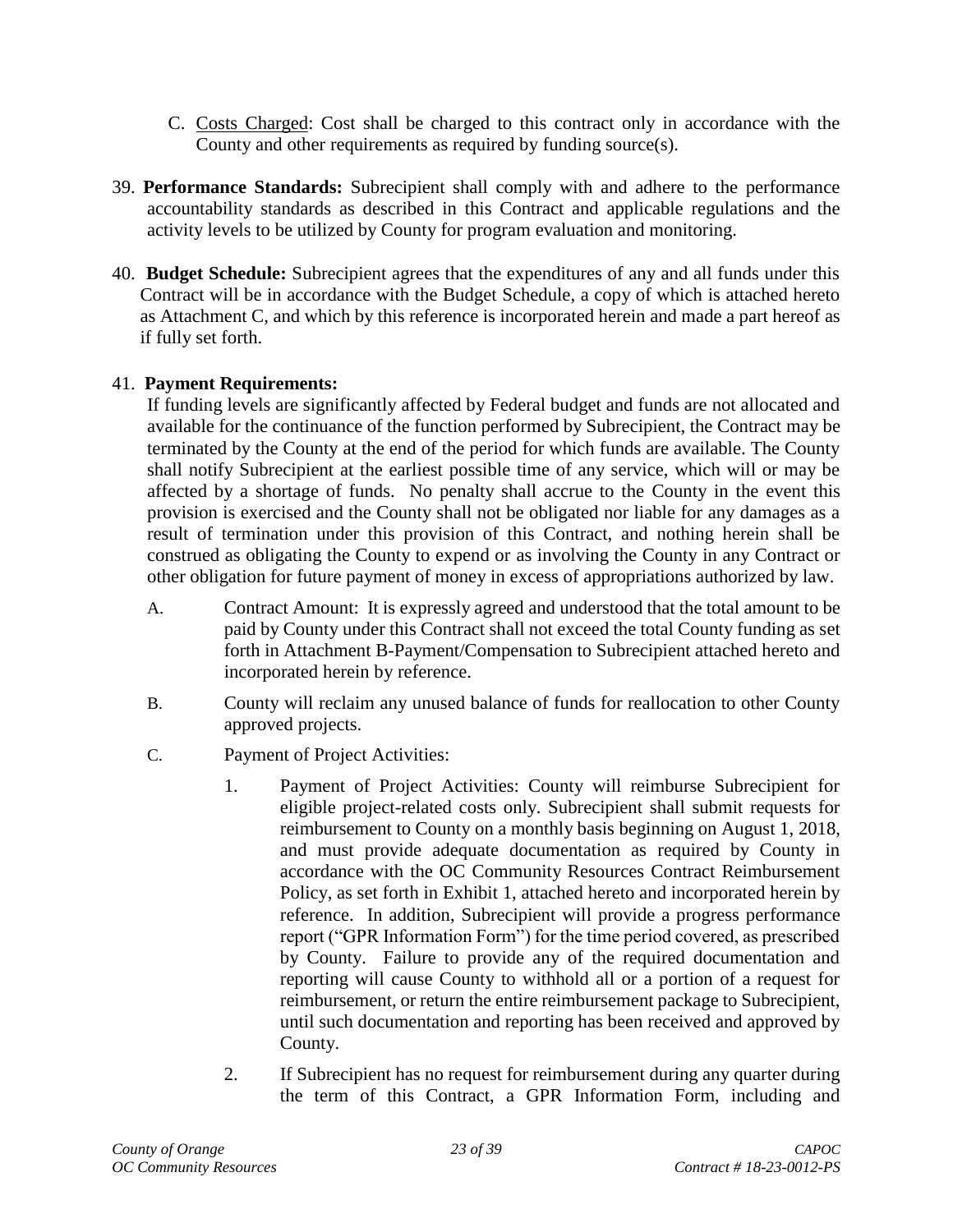explanation as to why no invoices were being processed, shall be required in lieu of a request for reimbursement.

3. To be determined: To be developed with Subrecipient during contract negotiation. The following "Required Expenditure Threshold" criteria have been established to guide the Subrecipient in structuring and scheduling their expenditure of funds received through this Contract, through term of Contract. The criteria thresholds are consistent with the criteria used by OC Community Resources to determine performance including, but not limited to, determinations of future award of funds, additional funding requests and/or determinations for the recapture of funding.

| <i>*Milestone Date</i> | Minimum Required Expenditure Threshold |
|------------------------|----------------------------------------|
| February 15th          | 50% of Contracted Amount Expended      |
| March 15th             | 70% of Contracted Amount Expended      |
| April 15th             | 80% of Contracted Amount Expended      |

- 4. Subrecipient will have forty-five (45) days following the expiration of the Contract to submit outstanding invoices for reimbursement of eligible costs incurred during the Contract period. After the forty-five (45) day period for submitting invoices has expired, County shall reallocate the remaining balance under this Contract for other program purposes and Subrecipient shall be ineligible for any further reimbursement.
- D. Funds shall not be disbursed for any costs incurred prior to the certification by County and/or HUD of Certificate(s) of Insurance as further defined in Paragraph O "Insurance Requirements" of this Contract.
- E. Eligible costs related to services provided by Subrecipient must be incurred during the period beginning December 5, 2018. The Project shall be completed and all funds provided through this Contract shall be expended on eligible Project activities through and including June 30, 2019.
	- a. Public Services Contracts cannot be extended.
	- F. County and Participating Cities previously entered into a Cooperation Agreement effective July 1, 2018 as amended, in which both Parties agreed to cooperate in the undertaking, or assist in the undertaking, of community development and housing assistance activities.
	- G. Metropolitan Cities with populations of over 50,000, are eligible to participate in the Community Planning and Development (CPD) program funds directly from the U.S. Department of Housing and Urban Development (HUD) and have opted to participate in the CPD programs through the County's Urban County Program as a metropolitan city.
- <span id="page-23-0"></span>42. **Modification of Budget:** Upon written approval of County shall have the authority to transfer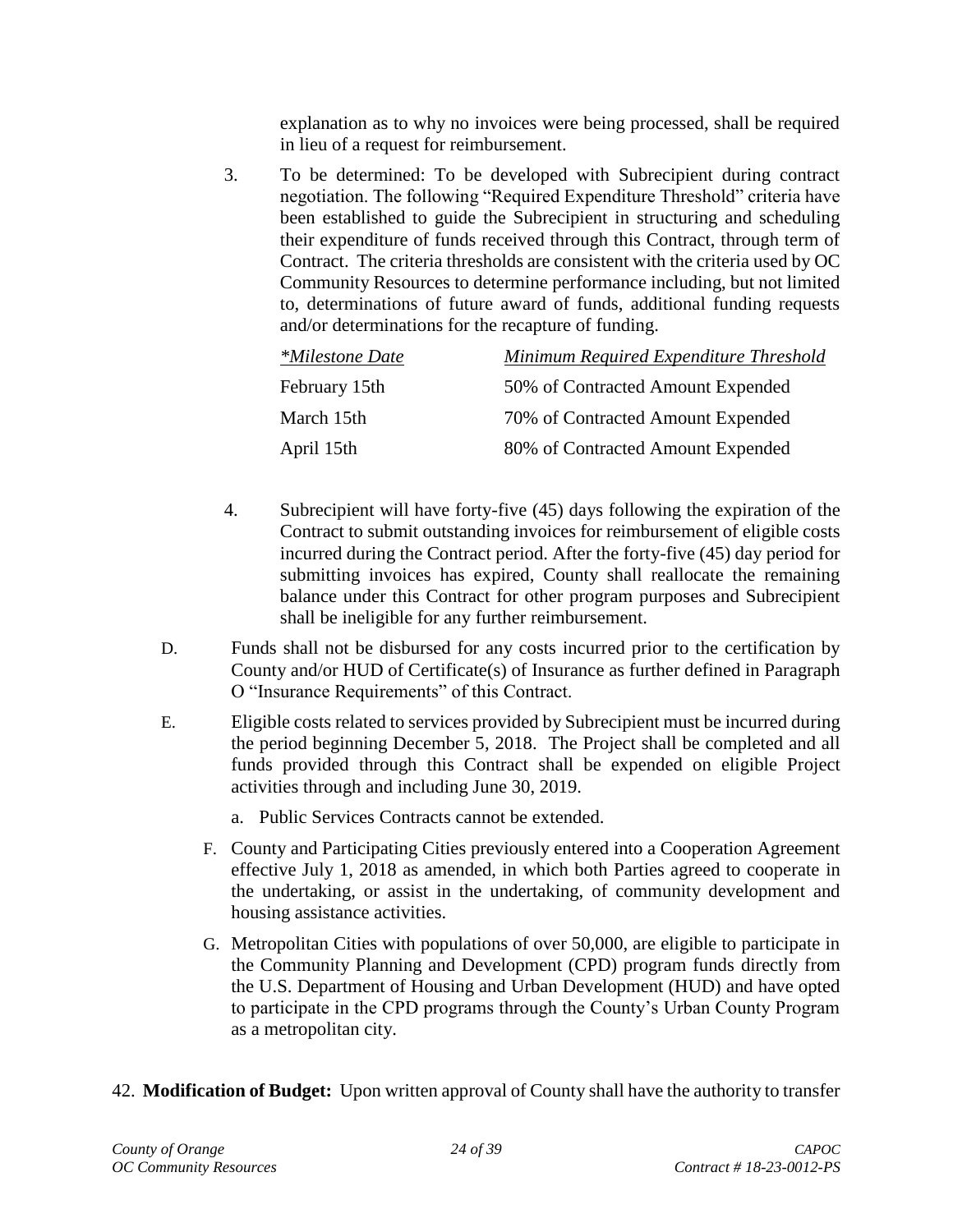allocated program funds from one category of the overall program Budget to another category of the overall Budget. No such transfer may be made without the express prior written approval of County. A modification of the Budget may include the addition of any new Budget category.

<span id="page-24-0"></span>43. **Annual Audit:** If Subrecipient expends Federal funds in a fiscal year which equal or exceed \$750,000 (seven hundred fifty thousand dollars) as specified in OMB Circular A-133- Revised, 2 CFR Part 200.500- Subpart F-Audit Requirements Subrecipient shall cause an audit to be prepared by a Certified Public Accountant (CPA) who is a member in good standing with the American Institute of Certified Public Accountants (AICPA) of the California Society of CPA's. The audit must be performed annually in accordance with Generally Accepted Auditing Standards (GAAS) authorized by the AICPA and Federal laws and regulations governing the programs in which it participates.

Furthermore, County retains the authority to require Subrecipient to submit similarly prepared audit at Subrecipient's expense even in instances when Subrecipient's expenditure is less than \$750,000. Subrecipient will be required to identify corrective action taken in response to any findings identified by CPA related to their funded activity or program.

Subrecipient will ensure an annual financial audit is performed in compliance with the Federal Single Audit Act and will submit two (2) copies of such audit report, including a copy of the management letter, to County within six (6) months of the end of each Contract year in which Subrecipient has received federal funding (i.e., July 1 – June 30). Failure to meet this requirement may result in County denying reimbursement of funds to Subrecipient, as well as future funding qualification. Subrecipients, which are exempt from statutory audit requirements, shall maintain records, which are available for review by County or Federal officials. Subrecipient acknowledges that any and all "Financial Statements" submitted to County pursuant to this County become Public Records and are subject to public inspection pursuant to Sec. 6250 et seq. of the California Government.

<span id="page-24-1"></span>44. **DUNS Number and Related Information:** DUNS Number: A unique, non-indicative 9 digit identifier issued and maintained by the Dun & Bradstreet (D&B) that verifies the existence of a business entity. The DUNS number is needed to coordinate with the System for Award Management (SAM) that combines federal procurement systems and the Catalog of Federal Domestic Assistance into one new system. https:/[/www.SAM.gov](http://www.sam.gov/) 

The DUNS Number must be provided to County prior to the execution of this Contract. Subrecipient shall ensure all DUNS information is up to date and the DUNS number status is "active," prior to execution of this Contract. If County cannot access the Subrecipient's DUNS information related to this federal sub award on the Federal Funding Accountability and Transparency Act Sub Award Reporting System (SAM.GOV) due to errors in the Subrecipient's data entry for its DUNS number, the Subrecipient must immediately update the information as required.

## <span id="page-24-2"></span>45. **Program Income:**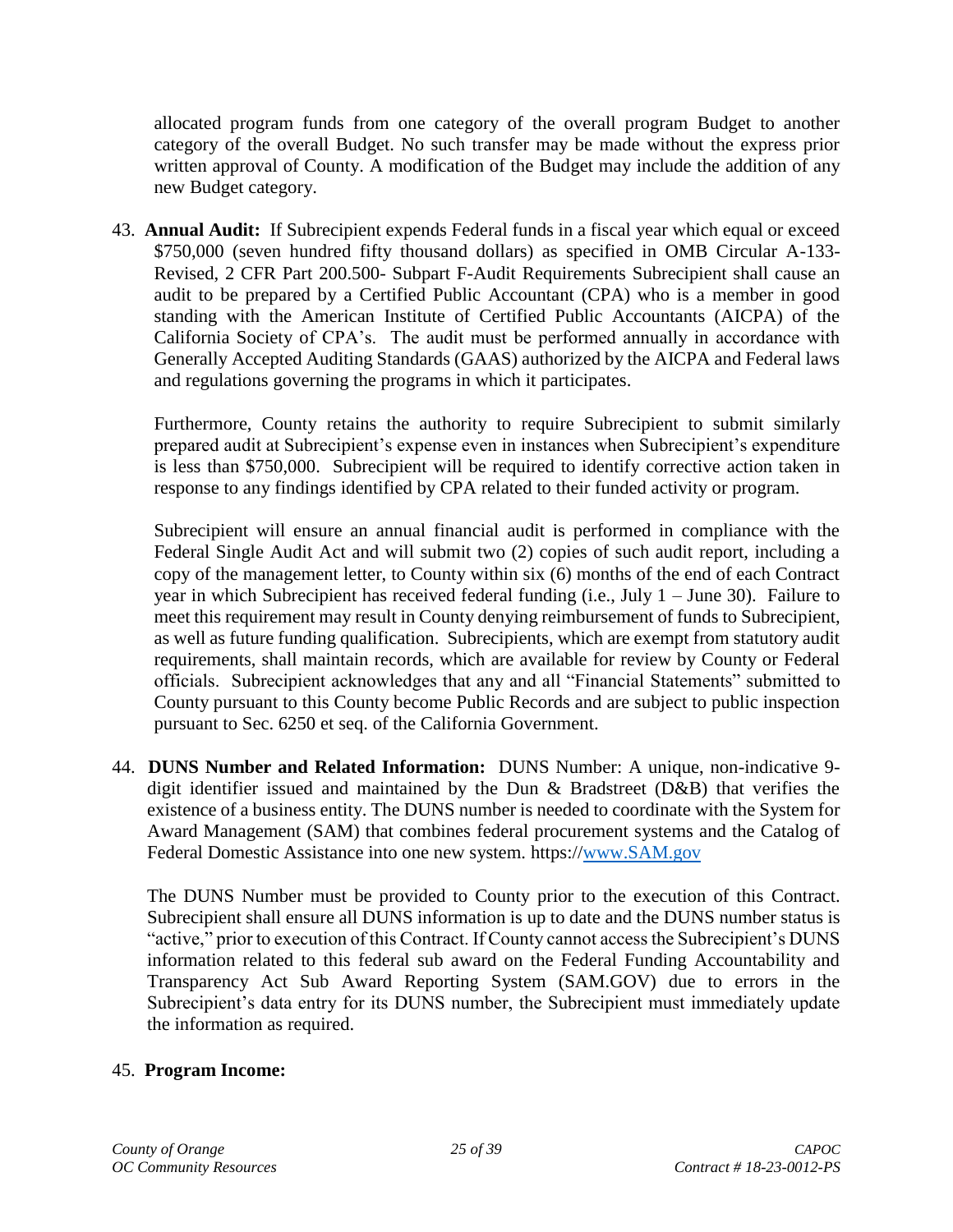- A. Subrecipient shall comply with regulations, as well as all applicable State or County regulations concerning the reporting and payment procedures for program income.
- B. Definition: Program income means, as provided by 24 CFR § 570.504, gross income received by the Subrecipient directly generated by a grant supported activity, or earned only as a result of the grant agreement during the grant period.
- C. Use. The Subrecipient shall use all income received from said funds only for the same purposes for which said funds may be expended pursuant to the terms and conditions of this Contract.
- D. All Program Income accrued shall be returned to County on a quarterly basis prior to Subrecipient receiving any reimbursement from grant funds provided under this Contract.
- E. Subrecipient shall provide information of the receipt of Program Income by Subrecipient related to Program on all GPR Information Forms submitted with requests for reimbursement.
- F. Subrecipient shall complete and submit a Year-End Program Income letter, indicating amount of Program Income and include any reimbursement remittance necessitated therein, by July 15, after the close of the Contract fiscal year.

#### <span id="page-25-0"></span>46. **Performance:**

- A. Subrecipient shall provide the oversight, administration, and project management necessary to accomplish all contracted activities in a timely manner. Subrecipient also agrees to comply with all applicable Federal, State, and local laws and regulations governing the funds provided under this Contract.
- B. Subrecipient shall comply with all applicable HUD regulations, as described in Paragraph 49 "Federal Administrative and Related Requirements" of this Contract, concerning administrative requirements and maintain records as to services provided and total number of persons served through the project, including but not limited to, population-served analysis (i.e., extremely-low income persons, very-low income persons, and low-income persons as defined by HUD). Such information shall be available for periodic monitoring by representatives of County or HUD and shall be submitted by Subrecipient in report form to County by dates specified by County.
- C. The following "Performance Threshold" criteria shall be used to assess the level of performance of the Subrecipient, including Attachment  $A -$  Scope of Services, attached hereto and incorporated herein by reference. Furthermore, the criteria will be considered by OC Community Resources when determining future funding. In order to be considered in compliance with the performance threshold criteria, the Subrecipient must, on or before the required milestone date, submit to OC Community Resources a request for reimbursement which demonstrates that Subrecipient has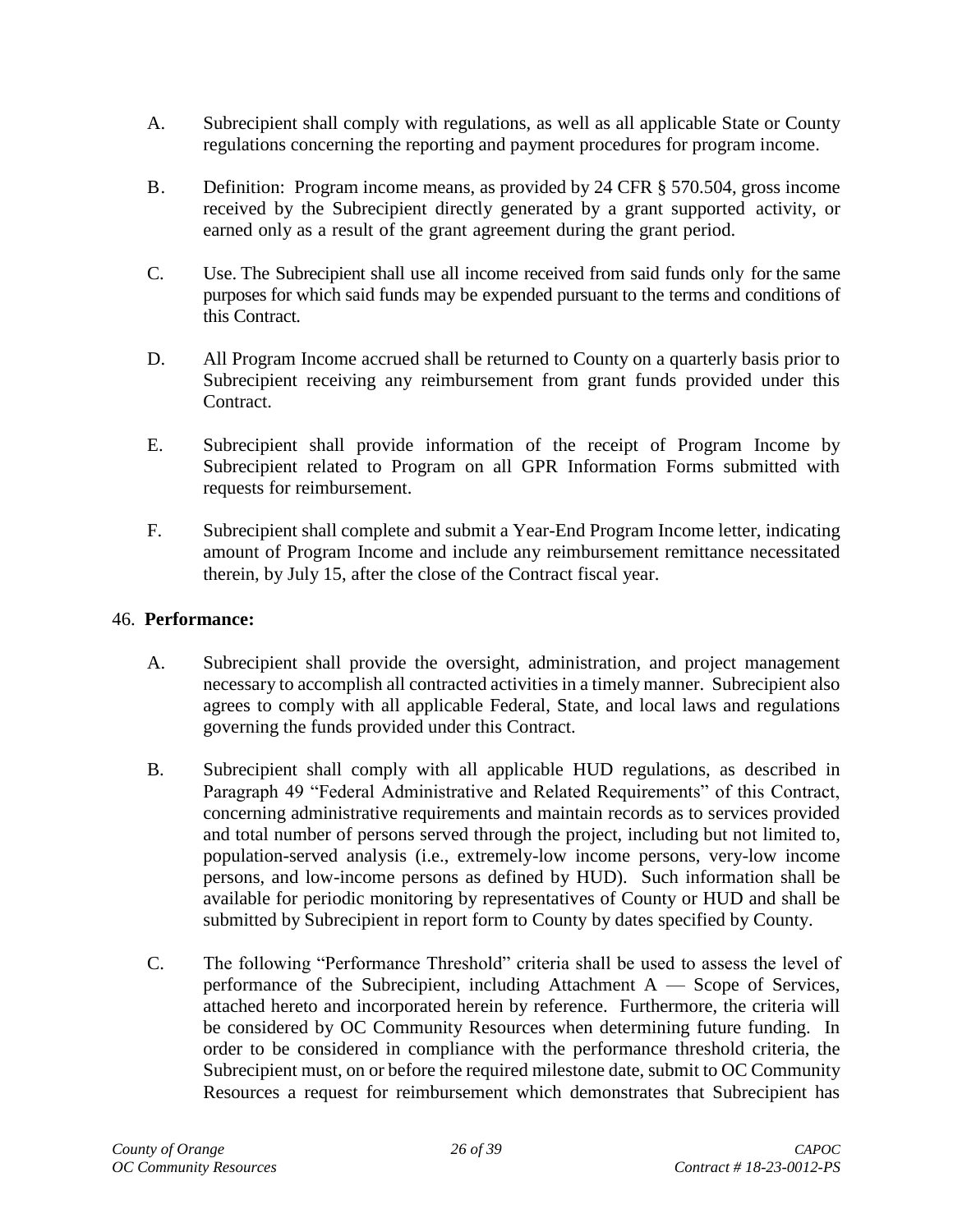expended funds and met their proposed accomplishment goals at the required levels, unless exempted in writing by the County.

| <i>*Milestone Date</i> | Minimum Required Expenditure Threshold |
|------------------------|----------------------------------------|
| February $15th$        | 50% of Contracted Amount Expended      |
|                        | 50% of Proposed Accomplishments Met    |
| March $15th$           | 70% of Contracted Amount Expended      |
|                        | 70% of Proposed Accomplishments Met    |
| April $15th$           | 80% of Contracted Amount Expended      |
|                        | 80% of Proposed Accomplishments Met    |

Failure to achieve at least the aforementioned 50% drawdown, without extenuating circumstances, may cause any remaining balance in this Contract to be reclaimed by County, and will negatively affect future funding to Subrecipient. Failure to achieve the aforementioned 80% drawdown goal, without written exception approved by the Director, may cause any remaining balance in this Contract to be reclaimed by County, and will impact future funding to Subrecipient.

- D. Subrecipient shall complete and submit a Year End GPR Information Form by July 15, after the close of the Contract fiscal year.
- E. Should the activity being funded through this Contract be completed, cancelled or terminated prior to the termination date set forth herein in this Paragraph 46 "Performance." Additional Terms and Conditions, Subrecipient shall complete and submit a Mid-Year GPR Information Form at the time of the completion, cancellation or termination. Said GPR Information Form shall consist of a cumulative reporting of project-related expenditures and accomplishments relative to the *Scope of Services,* as set forth in Attachment A, attached hereto and incorporated herein by reference. If activity funded through this Contract is completed, or if funds allocated through this Contract are fully expended, prior to end of Contract term, Subrecipient must continue to serve its clients for the entire term of this Contract.
- F. Subrecipient shall complete and submit a GPR Information Form in support of all requests for reimbursement. Said GPR Information Form shall consist of a cumulative report of project related accomplishments as set forth in Attachment A - Scope of Services, attached hereto and incorporated herein by reference, for the subject quarter. If at any time during the term of this Contract Subrecipient has no activity occur during any quarter, Subrecipient shall prepare and submit to County a Quarterly GPR Information Form, regardless of actual activity.
- G. Subrecipient acknowledges that the GPR Information Form is a monitoring tool that will be reviewed and evaluated to determine Subrecipient's level of performance relative to this Contract.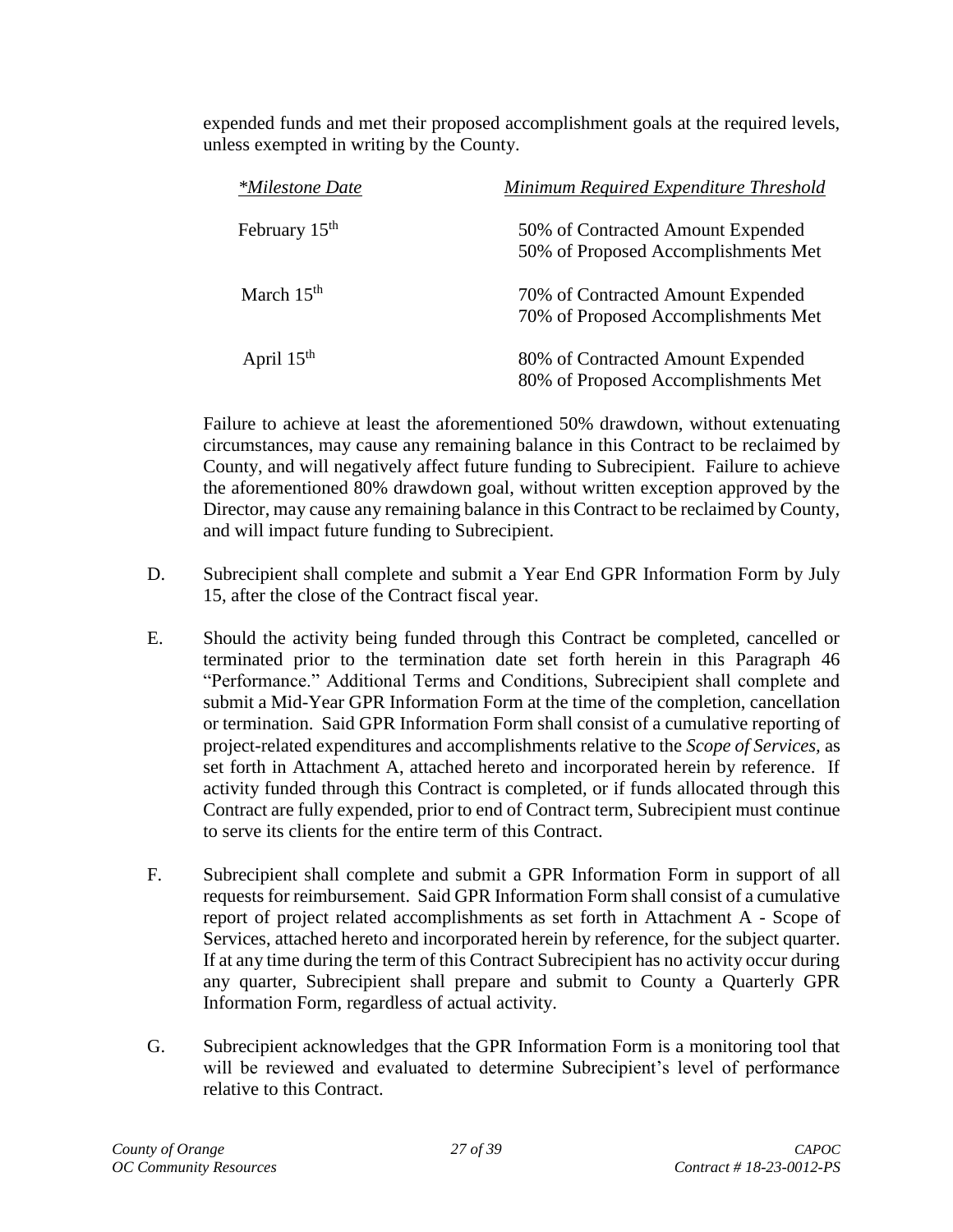H. Subrecipient shall submit all requested data necessary to complete the Consolidated Annual Performance and Evaluation Report (CAPER), and monitor program accountability and progress in accordance with HUD requirements, in the format and at the time designated by County.

## <span id="page-27-0"></span>47. **Performance Monitoring:**

- A. Performance Monitoring of Subrecipient by County, State of California and/or HUD shall consist of requested and/or required written reporting, as well as onsite monitoring by County, State of California or HUD representatives.
- B. County shall periodically evaluate Subrecipient's progress in complying with the terms of this Contract. Subrecipient shall cooperate fully during such monitoring. County shall report the findings of each monitoring to Subrecipient.
- C. County shall monitor the performance of Subrecipient against the goals, outcomes, milestones and performance standards required herein. Substandard performance, as determined by County, will constitute non-compliance with this Contract for which County may immediately terminate the Contract. If action to correct such substandard performance is not taken by Subrecipient within the time period specified by County, payment(s) will be denied in accordance with the provisions contained in this Paragraph 47 of this Contract.
- D. HUD in accordance with 24 CFR Part 570 Subpart O, 570.902, will annually review the performance of County to determine whether County has carried out its Community Development Block Grant (CDBG) assisted activities in a timely manner and has significantly disbursed CDBG funds and met the mandated "1.5 ratio" threshold. Subrecipient is responsible to ensure timely drawdown of funds.

## <span id="page-27-1"></span>48. **Substantial Amendments:**

- A. If any amendment results in a change in the funding amount, that does not trigger a Substantial Amendment, as defined, Subrecipient Scope of Services, threshold and milestone dates or schedule of activities to be undertaken as part of this Contract, such modifications will be incorporated only by written amendment executed by Director, or designee and Subrecipient.
- B. In an effort to efficiently utilize CDBG funds within timeframes required by HUD, the County will consider the reprogramming of unspent CDBG balances from completed and cancelled CDBG-funded activities to other eligible activities as a "Non-Substantial Amendment". In the event that any of these "administrative" reprogramming actions fall under the "Substantial Amendment" criteria, the proposed actions to the Citizen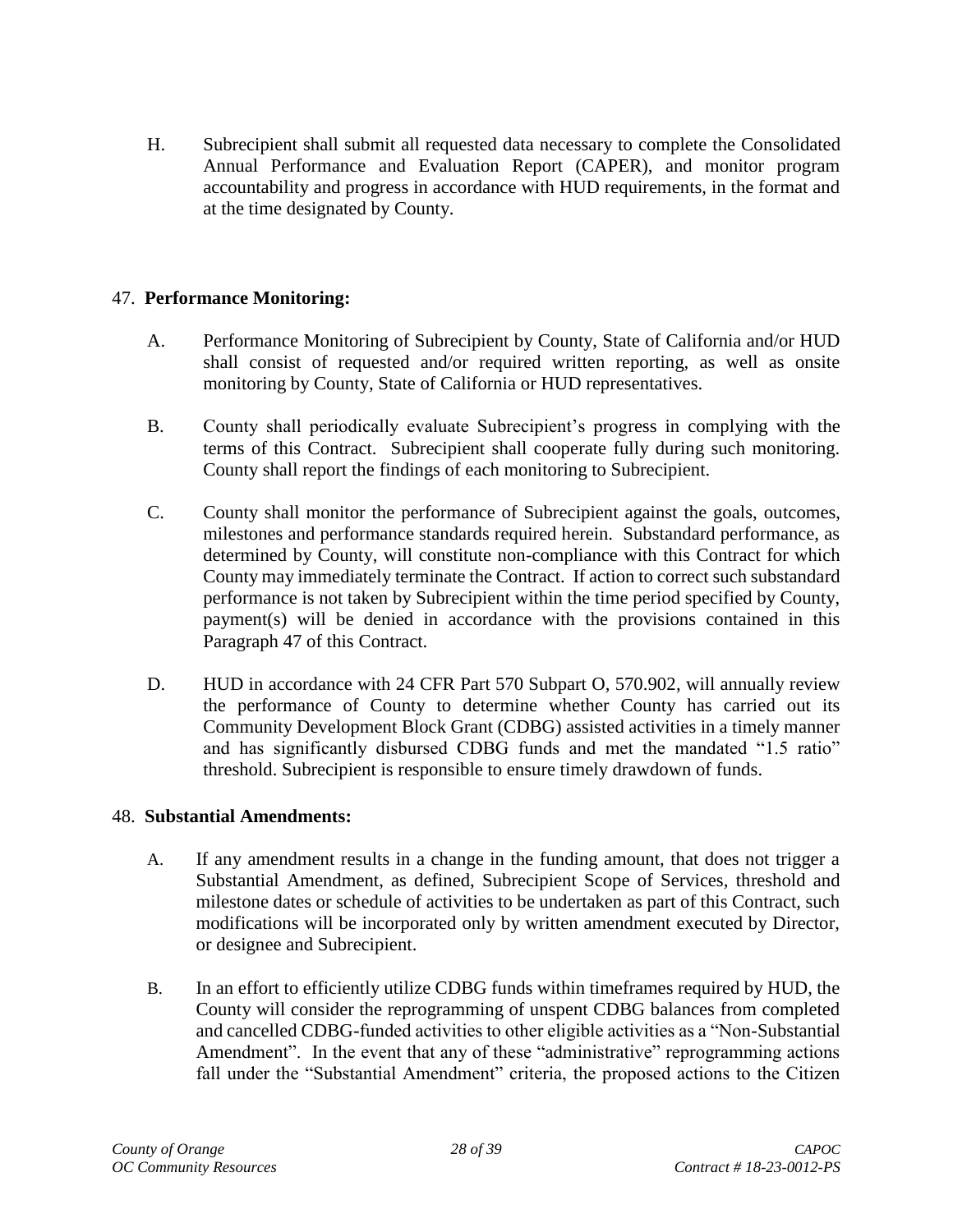Participation process, requires formal action by the Board of Supervisors, and subsequent approval by HUD.

## <span id="page-28-0"></span>49. **Federal Administrative and Related Requirements:**

Subrecipient must comply with all federal requirements as it pertains for 24 CFR Parts 91 and 570. Subrecipient acknowledges that administration of its operation and services are subject to the requirements as established in 2 CFR Part 200, et al. Subrecipient shall procure all materials, property, or services in accordance with the requirements of 2 CFR § 200.318-326.

## A. **Financial Management:**

## 1. Accounting Standards

Subrecipient agrees to comply with 24 CFR 84.21-28 and agrees to adhere to the accounting principles and procedures required therein, utilize adequate internal controls, and maintain necessary source documentation for all costs incurred.

# 2. Cost Principles:

The Subrecipient shall administer its program in conformance with 2 CFR Part 200, et al; (and if Subrecipient is a governmental or quasi-governmental agency, the applicable sections of 24 CFR 85, "Uniform Administrative Requirements for Grants and Cooperative Agreements to State and Local Governments,") as applicable. These principles shall be applied for all costs incurred whether charged on a direct or indirect basis.

## B. **Documentation and Record Keeping**

1. Records to be Maintained

Subrecipient shall maintain all records required by the Federal regulations specified in 24 CFR 576.506 that are pertinent to the activities to be funded under this Contract. Such records shall include, but not be limited to:

- a. Records providing a full description of each activity undertaken;
- b. Records demonstrating that each activity undertaken meets the one of the National Objectives of the CDBG program;
- c. Records required to determine the eligibility of activities;
- d. Records required to document the acquisition, improvement, use, or disposition of real property acquired or improved with CDBG assistance;
- e. Records documenting compliance with the fair housing and equal opportunity components of the CDBG program;
- f. Financial records as required by federal regulations 24 CFR 570.502, and 24 CFR 84.21-28;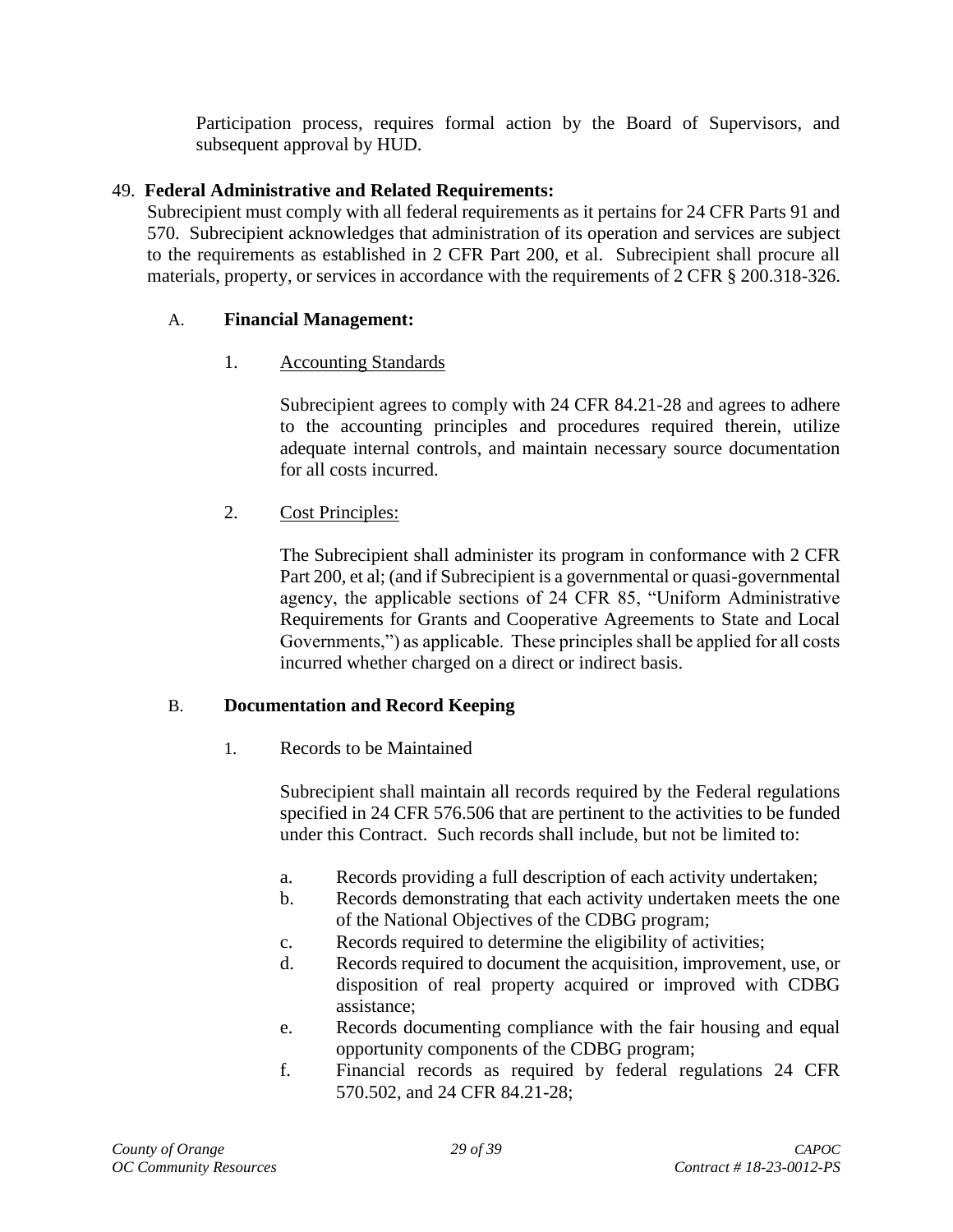g. Other records necessary to document compliance with Subpart K of 23 CFR.

# 2. **Retention:**

Subrecipient shall retain all financial records, supporting documents, statistical records, and all other records pertinent to this Contract for a period of five (5) years. The retention period begins on the date of the submission of the County's annual performance and evaluation report to HUD in which the activities assisted under the Contract are reported on for the final time. Notwithstanding the above, if there is litigation, claims, audits, negotiations or other actions that involve any of the records cited and that have started before the expiration of the five-year period, then such records must be retained until completion of the actions and resolution of all issues, or the expiration of the five-year period, whichever occurs later.

# 3. **Client Data**

- a. Subrecipient shall maintain client data demonstrating client eligibility for services provided for a period of five (5) years after the termination of all activities funded under this Contract, or after the resolution of all Federal audit finding, whichever occurs later. Such data shall be consistent and include, but not limited to, client name, address, verifiable income level (as documented by income tax returns, employee payroll records, retirement statements, etc. or other third party documentation acceptable to County, for determining eligibility), and description of service provided. Such information shall be made available to HUD representatives, County monitors, or their designees, for review upon request.
- b. Subrecipient shall develop and implement procedures to ensure the confidentiality of records pertaining to any individual provided family violence prevention or treatment services under any project assisted under the subject program, including protection against the release of the address or location of any family violence shelter project, except with the written authorization of the person responsible for the operation of that shelter.
- 4. Disclosure

Subrecipient shall maintain client data demonstrating client eligibility for services provided. Such data shall include, but not be limited to, client name, address, income level or other basis for determining eligibility, and description of service provided. Such information shall be made available to County monitors or their designees for review upon request.

5. Close-Outs

Subrecipient's obligation to County shall not end until all close-out requirements are completed. Activities during this close-out period shall be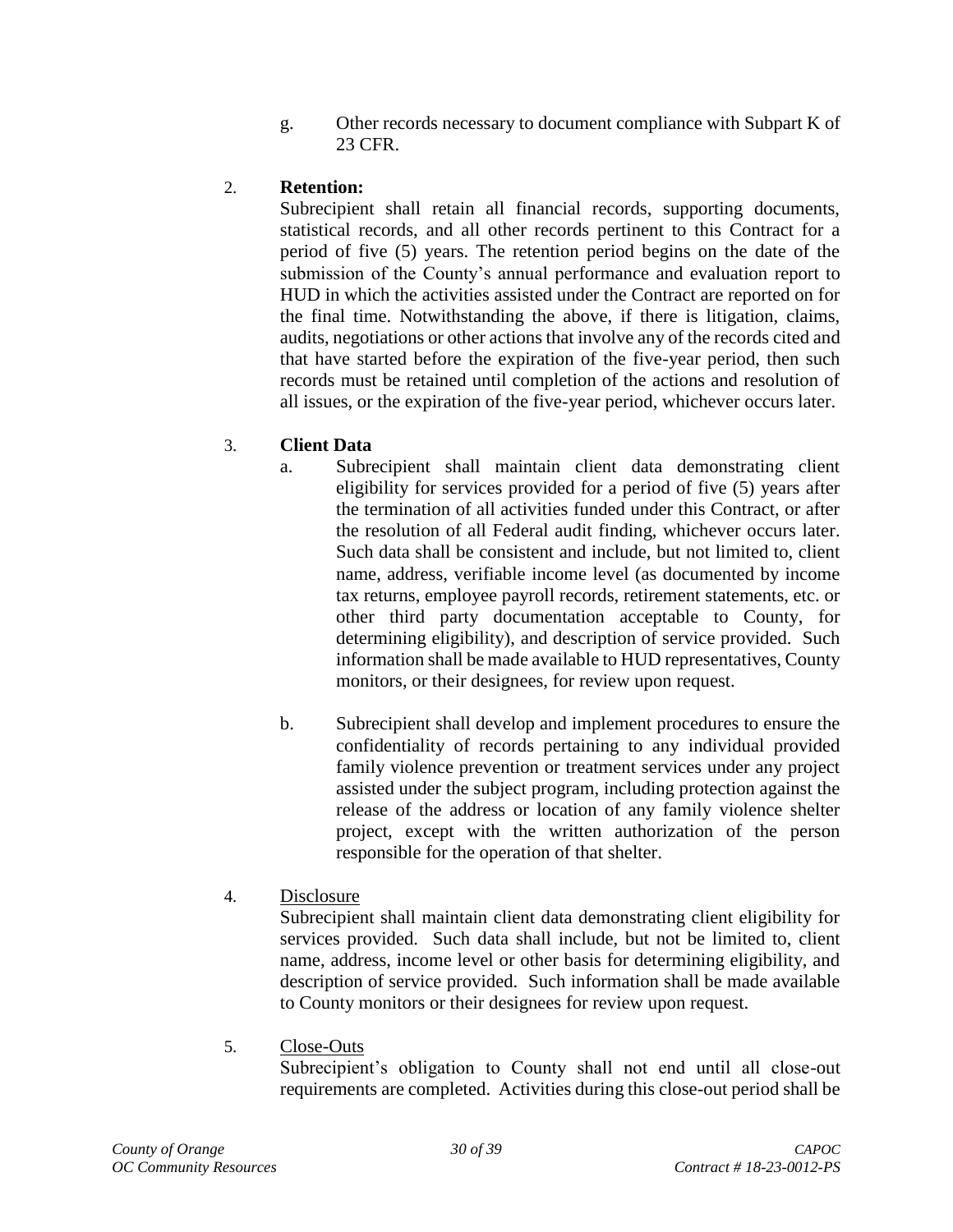completed in accordance with federal and State regulations and shall include, but are not limited to: making final payments; submitting final invoice(s), report(s), in accordance with the requirements of Paragraph 49, and documentation; disposing of program assets (including the return to County of all unused materials and equipment); remitting any program income balances and accounts receivable to County, and determining the custodianship of records. Notwithstanding the foregoing, the terms of this Contract shall remain in effect during any period that the Subrecipient has control over CDBG funds, including Program Income.

## C. **Personnel & Participation Conditions**

# 1. **Civil Rights**

# Compliance

Subrecipient agrees to comply with California Civil Rights Act Ordinances and Title VI of the Civil Rights Act of 1964, as amended, Title VIII of the Civil Rights Act of 1968, as amended, Section 104(b) and Section 109 of Title I of the Housing and Community Development Act of 1974, as amended, Section 504 of the Rehabilitation Act of 1973, the Americans with Disabilities Act of 1990, the Age Discrimination Act of 1975, Executive Order 11063, and with Executive Order 11246, as amended by Executive Orders 11375, 11478, 12107 and 12086.

## 2. **Nondiscrimination in Employment and Contracting**

Subrecipient agrees to comply with the non-discrimination in employment and contracting opportunities laws, regulations, and executive orders referenced in 24 CFR 570.607, as revised by Executive Order 13279, including 24 CFR Part 8, 24 CFR 570.602 and Section 504 of Rehabilitation Act of 1973, Americans with Disabilities Act of 1990, Executive Order 11063. The applicable non-discrimination provisions in Section 109 of the Housing and Community Development Act (HCDA) are still applicable.

# 3. **Affirmative Action:**

Subrecipient agrees that it shall be committed to carry out an Affirmative Action Program that encompasses that principals provided in President's Executive Order 11246, as revised on January 4, 2002.

## 4. **Americans with Disabilities Act:**

Subrecipient agrees to comply with Section 504 of the Rehabilitation Act of 1973 as amended; Title VI and VII of the Civil Rights Act of 1964 as amended; Americans with Disabilities Act, 42 USC 12101; California Code of Regulations, Title 2, Title 22: California Government Code, Sections 11135, et seq; and other federal and state laws and executive orders prohibit discrimination. All programs, activities, employment opportunities, and services must be made available to all persons, including persons with disabilities.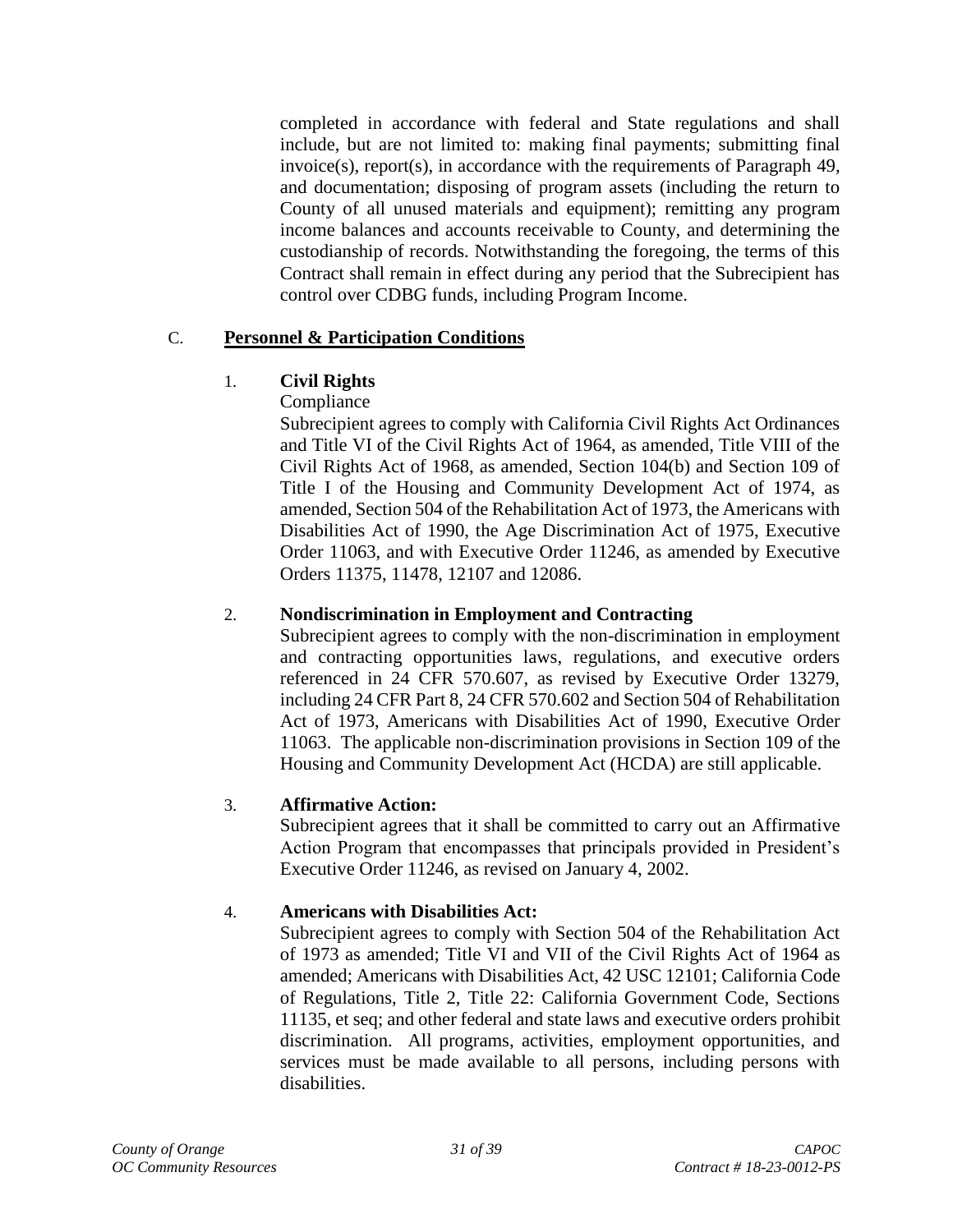## 5. **Drug-Free Workplace**:

The Subrecipient hereby certifies compliance with Government Code Section 8355 in matters relating to providing a drug-free workplace as set forth in Exhibit 2, attached hereto and incorporated herein by reference. The Subrecipient will:

- a. Publish a statement notifying employees that unlawful manufacture, distribution, dispensation, possession, or use of a controlled substance is prohibited and specifying actions to be taken against employees for violations, as required by Government Code Section 8355(a).
- b. Establish a drug-free awareness program as required by Government Code Section 8355(b) to inform employees about all of the following:
	- i. The dangers of drug abuse in the workplace;
	- ii. The Subrecipient's policy of maintaining a drug free workplace;
	- iii. Any available counseling, rehabilitation, and employee assistance programs; and
	- iv. Penalties that may be imposed upon employees for drug abuse violations.
- c. Provide as required by Government Code Section 8355(c) that every employee who works under this Contract:
	- i. Will receive a copy of the company's drug-free policy statement; and
	- ii. Will agree to abide by the terms of the company's statement as a condition of employment under this Contract.

Failure to comply with these requirements may result in suspension of payments under the contract or termination of the contract or both, and the Subrecipient may be ineligible for award of any future County contracts if the County determines that any of the following has occurred:

- iii. The Subrecipient has made false certification, or
- iv. The Subrecipient violates the certification by failing to carry out the requirements as noted above.

## 6. **Anti-Lobbying:**

Subrecipient certifies that it will comply with federal law (31 U.S.C. 1352) and regulations found at 24 CFR Part 87, which provide that:

a. No Federal appropriated funds will be paid, by or on behalf of it, to any person for influencing or attempting to influence an officer or employee of any agency, a Member of Congress, an officer or employee of congress, or an employee of a Member of Congress in connection with the awarding of any Federal Contract, the making of any Federal grant, the making of any Federal loan, the entering into of any Cooperative Agreement, and the extension, continuation, renewal, amendment, or modification of any Federal Contract, grant, loan, or Cooperative Agreement; and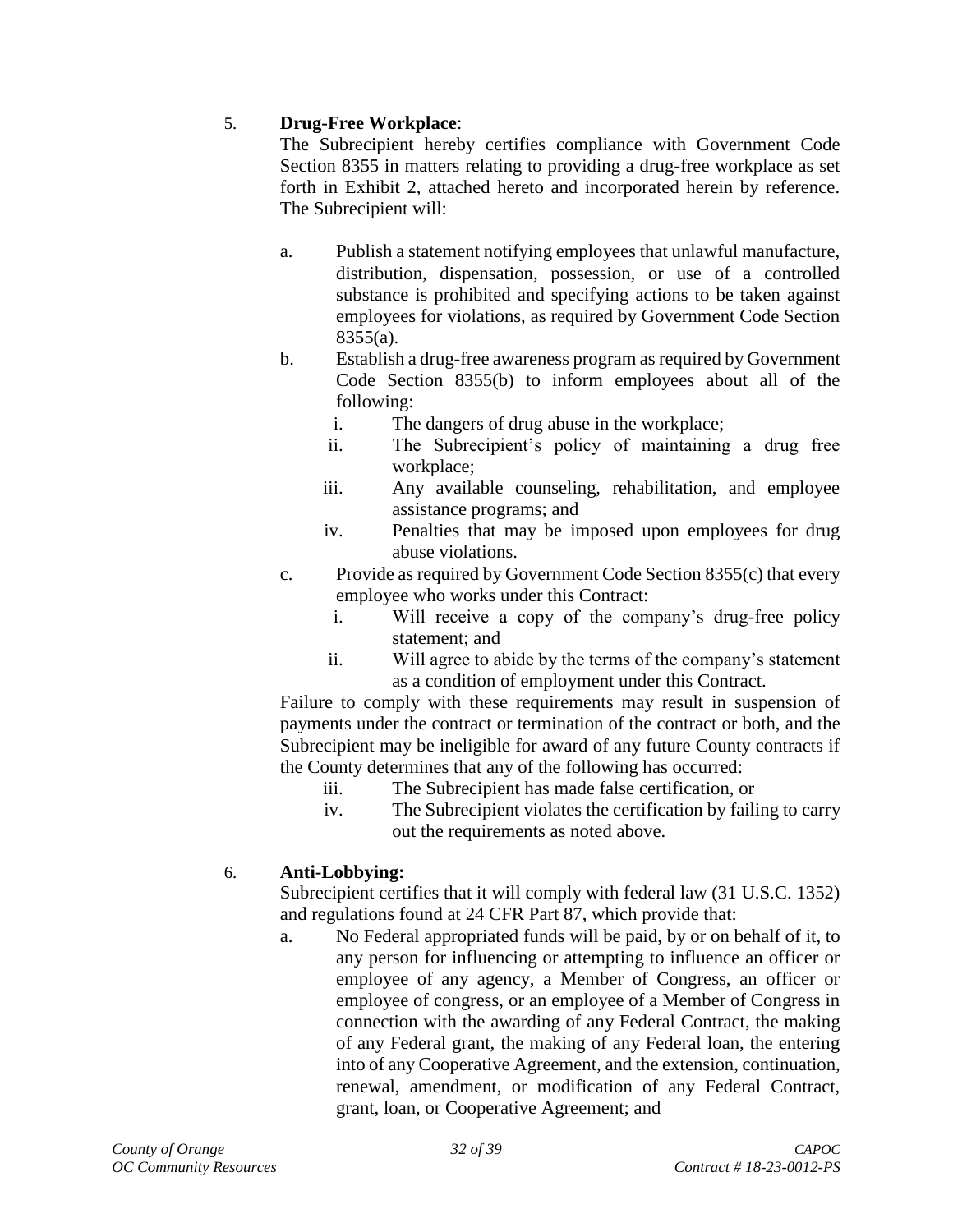b. Subrecipient shall include subject anti-lobbying certification in award documents for all sub-Subrecipients at all tiers (including sub-subcontracts, sub-grants, and Contract under grants, loans, and Cooperative Agreements) and that all sub-Subrecipients shall certify and disclose accordingly.

# 7. **Employment Restrictions:**

## a. **Prohibited Activity:**

Subrecipient is prohibited from using funds provided herein, or personnel employed in the administration of the program, for: political activities, sectarian or religious activities, lobbying, political patronage, and nepotism activities.

## b. **OSHA:**

Where employees are engaged in activities not covered under the Occupational Safety and Health Act of 1970, they shall not be required or permitted to work, be trained, or receive services in buildings or surroundings or under working conditions which are unsanitary, hazardous or dangerous to the participants' health or safety.

## c. **Employee Rights**

## i. **Federal Minimum Wage**

Subrecipient must follow the Fair Labor Standards Act (FLSA), as it currently exists and it may be amended, which sets basic minimum wage and overtime pay standards. These standards are enforced by The United States Department of Wage and Hour Division under Department's Wage and Hour Division. The Federal minimum wage provisions are contained in the FLSA. Many states also have minimum wage laws. In cases where an employee is subject to both state and federal minimum wage laws, the employee is entitled to the higher minimum wage.

## d. **California Minimum Wage**

i. Subrecipient must follow the California enacted legislation signed by the Governor of California, raising the minimum wage for all industries (MW-2007). (AB 1835, CH230, Stats of 2006, adding sections 1182.12 and 1182.13 to the California Labor Code.) Pursuant to its authority under Labor Code section 1182.13, the Department of Industrial Relations amends and republishes Sections, 1, 2, 3, and 5 of the General Minimum Wage Order. MW-2001, Section 4, Separability, has not been changed. Consistent with this enactment, amendments are made to the minimum wage, and the meals and lodging credits sections of all of the IWC's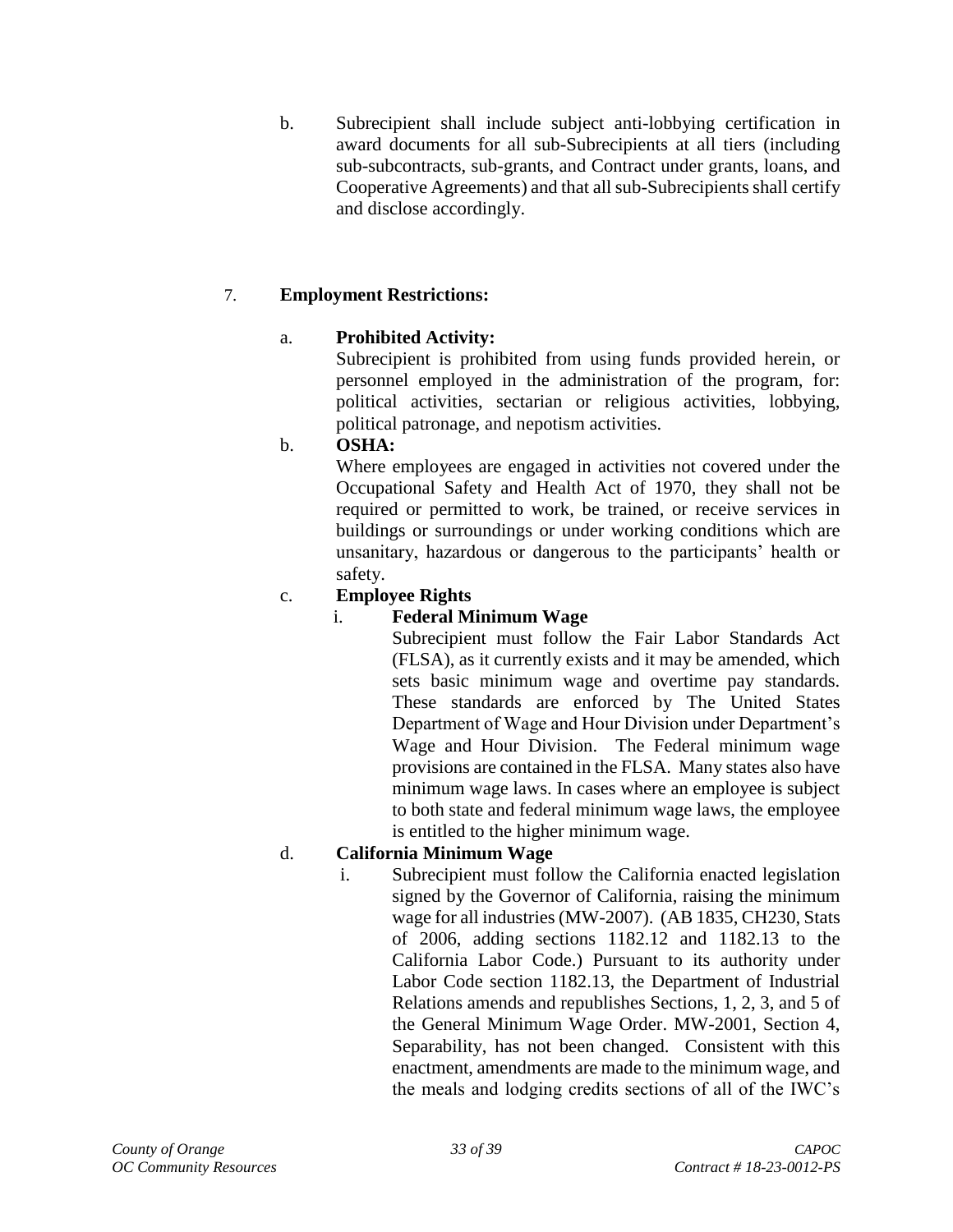industry and occupation orders. This summary must be made available to employees in accordance with the IWC's wage orders. Copies of the full text of the amended wage orders may be obtained by ordering on-line at [www.dir.ca.gov/WP.asp](http://www.dir.ca.gov/WP.asp) or by contacting your local Division of Labor Standards Enforcement office.

#### e. **Hatch Act:**

Subrecipient agrees that no funds provided, nor personnel employed under this Contract, shall be in any way or to any extent engaged in the conduct of political activities in violation of the Hatch Act, 5 U.S.C. Section 1501 et seq. and Chapter 15 of Title V of the U.S.C.

## f. **Religious Organization/Activities:**

In accordance with 24 CFR 570.200(j), Subrecipient shall not discriminate against faith-based organizations in administering its federal HUD activities. Subrecipient agrees that funds provided under this Contract will not be utilized for inherently religious activities prohibited by 24 CFR 570.200(j), such as worship, religious instruction, or proselytization or to promote religious interest, or for the benefit of a religious organization.

## 8. **California Labor Code Compliance**

- a. Prevailing Wage laws apply, Subrecipient hereby agrees to pay, or cause its subcontractors to pay, Prevailing Wage rates at all times for all construction, improvements, or modifications to be completed for County under this Contract. Subrecipient herein agrees that Subrecipient shall post, or cause to be posted, a copy of the most current, applicable Prevailing Wage rates at the site where the construction, improvements, or modifications are performed.
- b. Payroll Records

Subrecipient agrees that:

Certified copies of all payroll records for this project shall be required pursuant to the provisions of California Labor Code "Section 1776". The reporting format and words of certification shall be as indicated in Title 8 of the California Code of Regulations, Section 16401.

Certified copies of the payroll records of all subcontractors working on this project are required. It shall be the responsibility of the prime contractor to ensure subcontractor compliance.

Certified copies of all payroll records shall be submitted on a weekly basis to County through the duration of this Contract.

Subrecipient acknowledges that failure to comply with Section 1776 may result in a forfeiture of twenty-five dollars (\$25) for each calendar day, or portion thereof, for each worker, until strict compliance is effectuated, and it should be recognized that a contractor or subcontractor, or agent or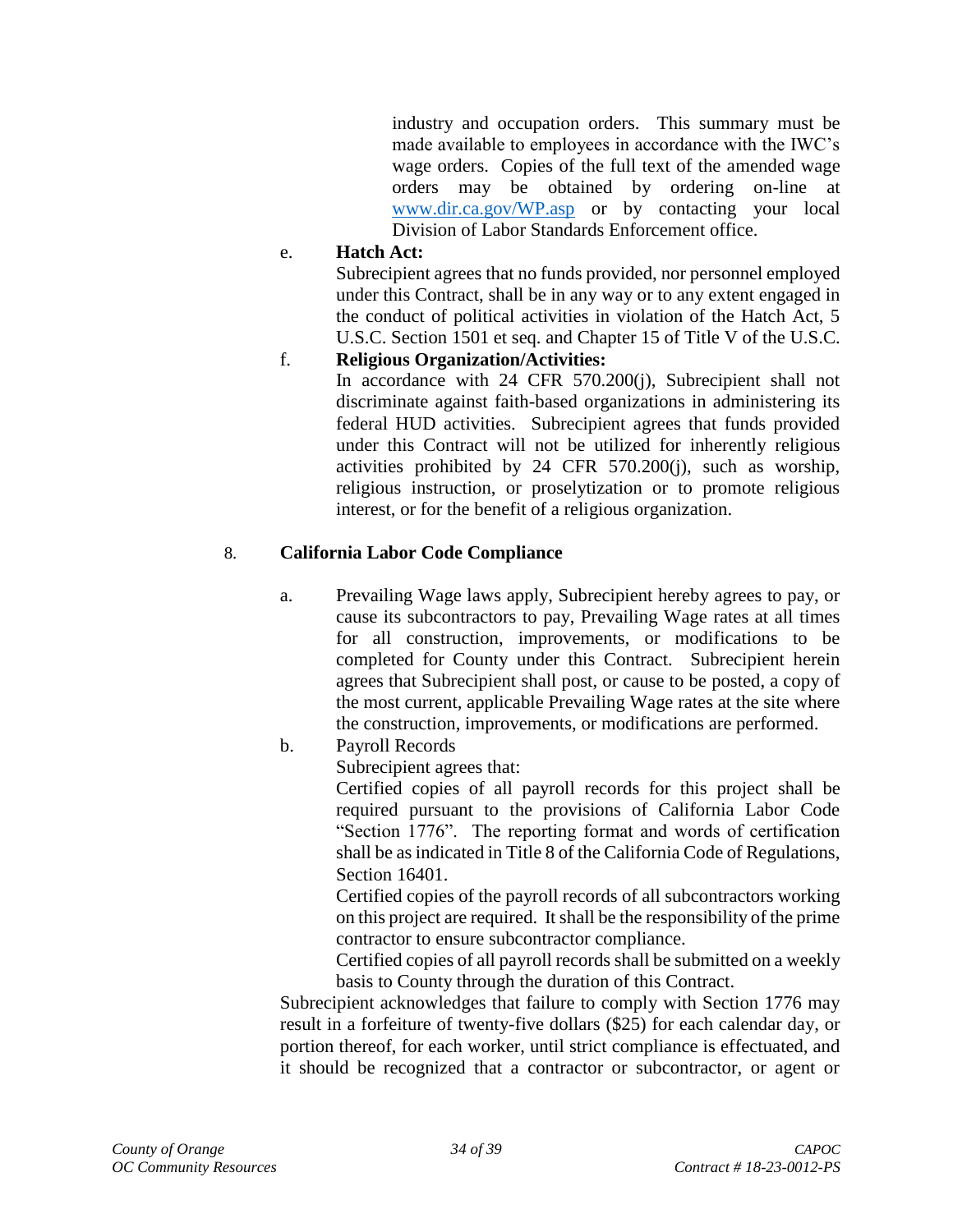representative thereof who neglects to comply is guilty of a misdemeanor pursuant to California Labor Code Section 1777.

## 9. **Economic Opportunities**

## Compliance

Subrecipient agrees to abide by the provisions of OMB Circulars 102 and 110, as applicable, 24 CFR 570.611 with respect to conflicts of interest, and covenants that it presently has no financial interest and shall not acquire any financial interest, direct or indirect, which would conflict in any manner or degree with the performance of services required under this Contract.

Subrecipient further covenants that in the performance of this Contract no person having such a financial interest shall be employed or retained by Subrecipient hereunder. These conflict of interest provisions apply to any person who is an employee, agent, consultant, officer, or elected official or appointed official of County or Subrecipient, or any designated public agencies which are receiving funds under the CDBG Entitlement Program.

This Contract is subject to the requirements of 12 USC 1701u, the HUD regulations issued pursuant thereto at 24 CFR, 135.1 et seq., and any applicable rules and orders of HUD issued Federal financial assistance shall be conditioned upon compliance with 12 USC 1701u. Failure to fulfill these requirements shall subject Subrecipient and any sub-Subrecipients, their successors and assigns, to those remedies specified herein. Subrecipient certifies and agrees that no conflict exists which would prevent compliance with requirements.

The Subrecipient agrees to abide by 24 CFR, 135.38, below and will insert the following clause in any subcontracts executed with third parties for work covered by this Contract:

*"The work to be performed under this Contract is subject to the requirements of section 3 of the Housing and Urban Development Act of 1968, as amended, 12 U.S.C. 1701u (section 3). The purpose of section 3 is to ensure that employment and other economic opportunities generated by HUD assistance or HUD-assisted projects covered by Section 3, shall, to the greatest extent feasible, be directed to low- and very low-income persons, particularly persons who are recipients of HUD assistance for housing. The Parties to this Contract agree to comply with HUD's regulations in 24 CFR part 135, which implement Section 3. As evidenced by their execution of this Contract, the Parties to this Contract certify that*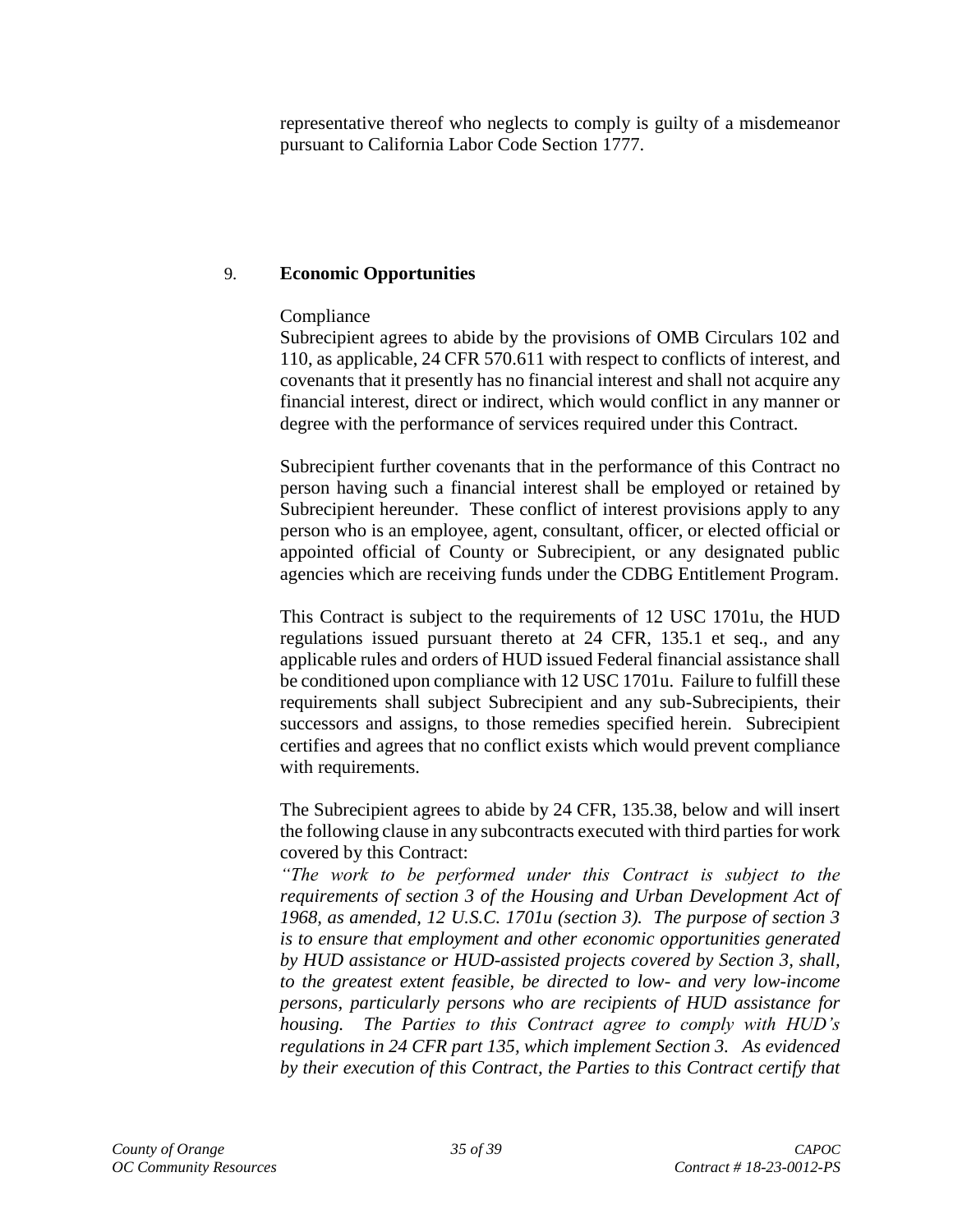*they are under no contractual or other impediment that would prevent them from complying with the part 135 regulations.*

*The* Subrecipient *agree to send to each labor organization or representative of workers with which the* Subrecipient *has a collective bargaining agreement or other understanding if any, a notice advising the labor organization or workers' representative of the* Subrecipient*'s commitments under this section clause, and will post copies of the notice in conspicuous places at the work site where both employees and applicants for training and employment positions can see the notice. The notice shall describe the Section 3 preference, shall set forth minimum number and job titles subject to hire, availability of apprenticeship and training positions, the qualifications for each; and the name and location of the person(s) taking applications for each of the positions; and the anticipated date the work shall begin.*

*The* Subrecipient *agrees to include this Section 3 clause in every subcontract subject to compliance with regulations in 24 CFR part 135, and agrees to take appropriate action, as provided in an applicable provision of the subcontract or in this Section 3 clause, upon finding that the subcontractor is in violation of the regulations in 24 CFR part 135. The*  Subrecipient *will not subcontract with any subcontractor where the*  Subrecipient *has notice or knowledge that the subcontractor has been found in violation of the regulations in 24 CFR part 135.*

*The* Subrecipient *will certify that any vacant employment positions, including training positions, that are filled (1) after the Subrecipient is selected but before the Contract is executed, and (2) with persons other than those to whom the regulations of 24 CFR part 135 require employment opportunities to be directed, were not filled to circumvent the* Subrecipient*'s obligations under 24 CFR part 135.*

*Noncompliance with HUD's regulations in 24 CFR part 135 may result in sanctions, termination of this contract for default, and debarment or suspension from future HUD assisted contracts. With respect to work performed in connection with Section 3 covered Indian housing assistance, section 7(b) of the Indian Self-Determination and Education Assistance Act (25 U.S.C. 450e) also applies to the work to be performed under this contract. Section 7(b) requires that to the greatest extend feasible (1) preference and opportunities for training and employment shall be given to Indians, and (ii) preference in the award of Contracts and subcontracts shall be given to Indian organizations and Indian-owned Economic Enterprises. Parties to this Contract that are subject to the provisions of Section 3 and section 7(b) agree to comply with Section 3 to the maximum extent feasible, but not in derogation of compliance with Section 7(b)."*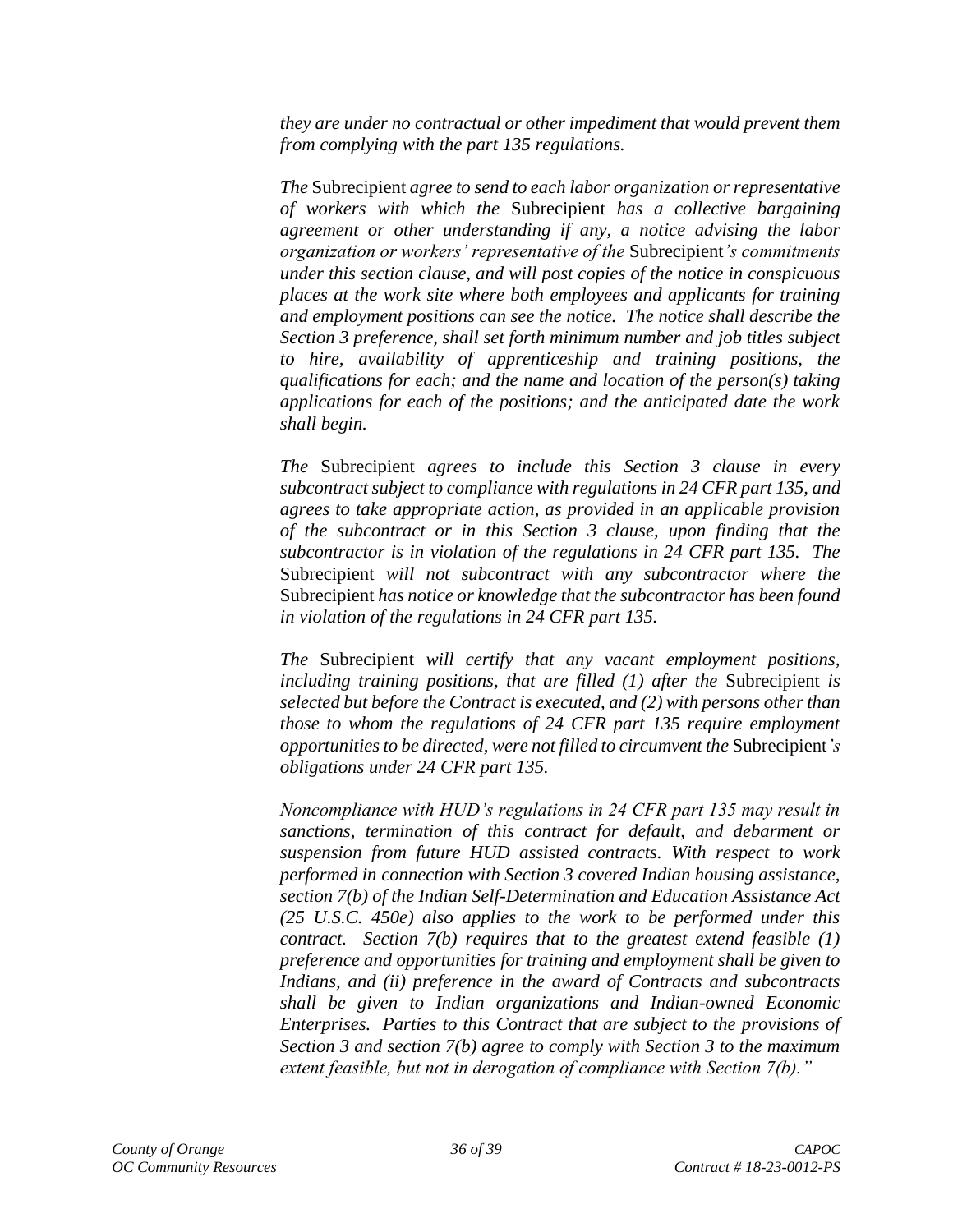## 50. **CDBG-Assisted Property in the Subrecipient' Control**

A. Subrecipient acknowledges and agrees that, pursuant to 24 CFR 570.503(b)(7), property acquired or improved in whole or in part with CDBG funds in excess of \$25,000, the property must be used by the subrecipient to continue to meet one of the national objectives outlined in 24 CFR 570.208 and 24 CFR 570.200 (a)(2) until October 31, 2023 ("Restrictive Term"). If Subrecipient fails to meet a national objective during the Restrictive Term, the Subrecipient shall reimburse the County for the current fair market value, less any portion of the value attributable to non-CDBG funds.

## <span id="page-36-0"></span>51. **Definitions:**

For the purposes of this Contract the following definitions shall apply:

- A. HUD: United States Department of Housing and Urban Development.
- B. OC Community Resources (OCCR): Designated as the Lead for the development and implementation of County of Orange Urban County Program's Consolidated Plan.
- C. Director: Director of OC Community Resources, or designee.
- D. Program Income: The gross income received by Subrecipient directly generated from the use of the subject program funds.
- E. Grantee Performance Report (GPR) Information Form: A Program activity data document provided by County to Subrecipient used to monitor and track the performance of Subrecipient.
- F. OC Community Resources Contract Reimbursement Policy: A County document setting policies regarding types of documentation required to support the costs incurred and paid (including but not limited to copies of paid invoices, certified payroll registers, bank statements, etc.)
- G. Project: Any site or sites, including buildings, and/or activities assisted with federal program funds.
- H. OMB: Federal Office of Management and Budget.
- I. CAPER: Consolidated Annual Performance and Evaluation Report. An annual published report to HUD and the public on all housing-related activities.
- J. CDBG: 24 CFR Part 570 Community Development Block Grant the CDBG regulations set forth eligible activities and the national objectives that each activity must meet. The Catalog of Federal Domestic Assistance (CFDA) # 14.218 distributes formula grants (CDBG) to develop viable urban communities by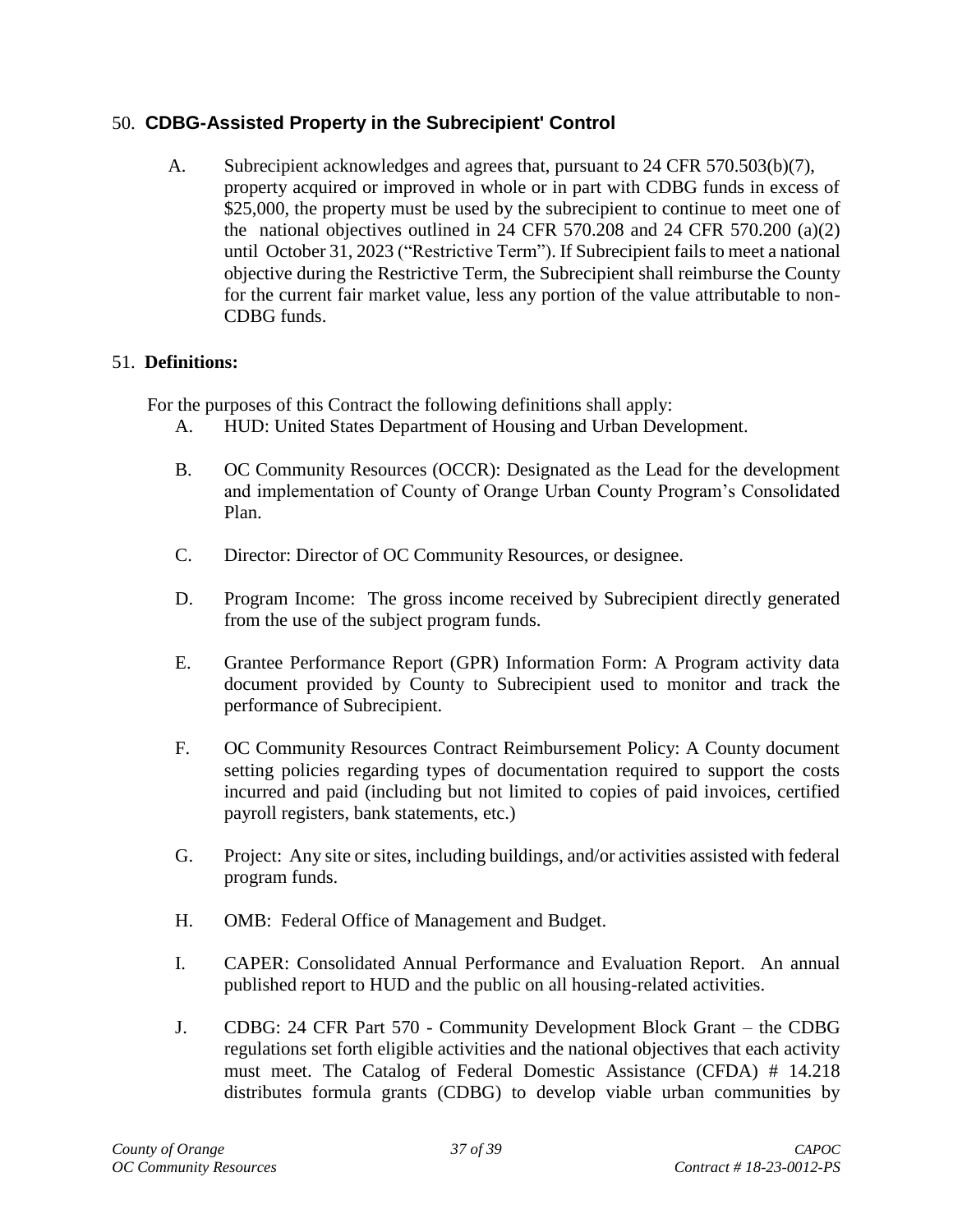providing decent housing, a suitable living environment, and expanding economic opportunities, principally for persons of low and moderate income.

- K. Continuum of Care: An Orange County group composed of representatives of relevant organizations that serve homeless and formerly homeless persons that are organized to plan for and provide, as necessary, a system of services to address the various needs of homeless persons and persons at risk of homelessness.
- L. Homeless Management Information System (HMIS): The information system designated by the Continuum of Care to comply with HUD's data collection, management, and reporting standards and used to collect client-level data and data on the provision of housing and services to homeless individuals and families and persons at risk of homelessness. (24 CFR Part 580)
- M. Equipment: Tangible, non-expendable, personal property having a useful life of more than one year and an acquisition cost of \$5,000 or more per unit.
- N. Substantial Amendment: The following criteria will be used by the County if any one criteria applies, a substantial amendment will be required:
	- i. A new activity not previously listed and described in the Consolidated Plan/Annual Action Plan;
	- ii. When a proposal is made to amend the description of an existing activity in such a way that the newly described purpose, scope, or beneficiaries differ significantly from the original activity's purpose, scope, or beneficiaries; and/or
	- iii. An increase in the amount of Federal Community Planning Development and/or local funds allocated to an existing activity when the following apply:
		- a. An increase in funding for a public service activity in an amount that is consistent with County policy; or
		- b. An increase in the funding for public facility improvements/housing rehabilitation in an amount that is consistent with County policy.
- O. Program Administration: An activity relating to the general management, oversight and coordination of community development programs. Costs directly related to carrying out eligible activities are not included.

# THE REMAINDER OF THE PAGE WAS INTENTIONALLY LEFT BLANK